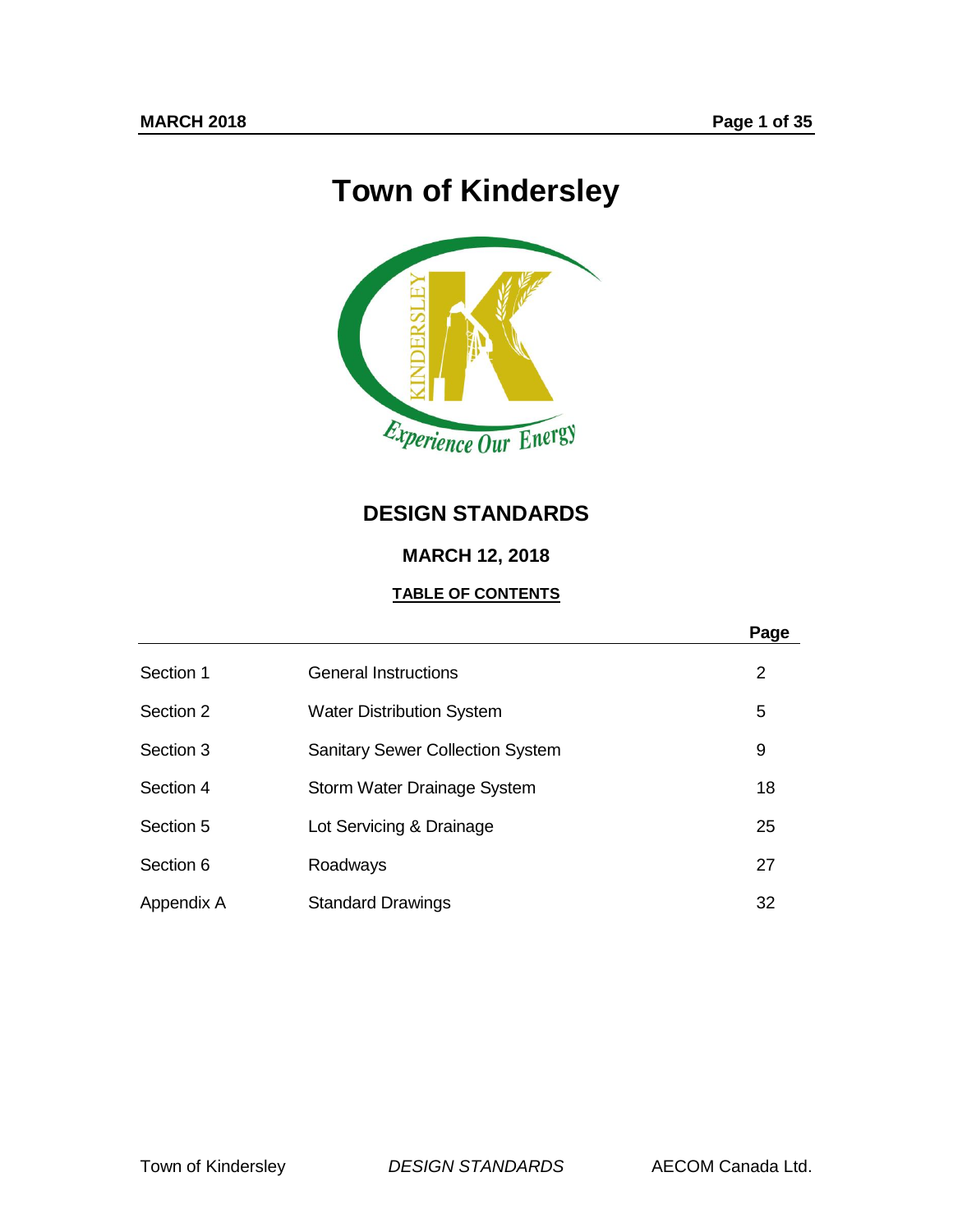#### **1.0 GENERAL**

#### **1.1 Description**

 $\cdot$ 1 Outlined herein are the standards intended to be the minimum standards for the construction of all improvements within the Town of Kindersley.

#### **1.2 Requirements**

- $\cdot$ 1 It shall be the Owner's responsibility to develop the subdivision in accordance with standards which are acceptable to the Town and which conform to good engineering and construction practices.
- $\cdot$  2 All deviations from these Design Standards shall have the written approval of the Town.

#### **2.0 DEFINITIONS**

- $\cdot$ 1 **Town** means the Town of Kindersley, in the Province of Saskatchewan.
- $\cdot$  2 **Owner** means the person or entity designated as such in the Contract Documents. This may be the land developer or the Town. Where applicable, 'Owner' may also refer to the person designated as the Site Representative of the Owner.
- $\cdot$ 3 **Contractor** means the person or entity contracted to undertake the construction works, as designated as such in the Contract Documents.
- $\overline{A}$ **Work** means the total construction and services and the carrying out and doing of all things, whether of a temporary or permanent nature, required by or reasonable inferable from the contract documents.

#### **3.0 SUBMISSIONS**

- $\cdot$ 1 Development of new areas requires the approval of the Council of the Town of Kindersley.
- $\overline{2}$ The Town requires a Municipal Infrastructure Services Application regarding the proposed development prior to granting approvals for the development. To this end the Owner is requested to present their proposal to the Town for approval in principle of the subdivision and development.

#### **3.1 Preliminary Submission**

- Prior to any development taking place, the Owner shall submit a preliminary  $\cdot$ 1 proposal of development to the Town.
- $\cdot$  2 The proposal shall include pertinent information as to standards of construction, requirements for capacity of water mains, sewer mains,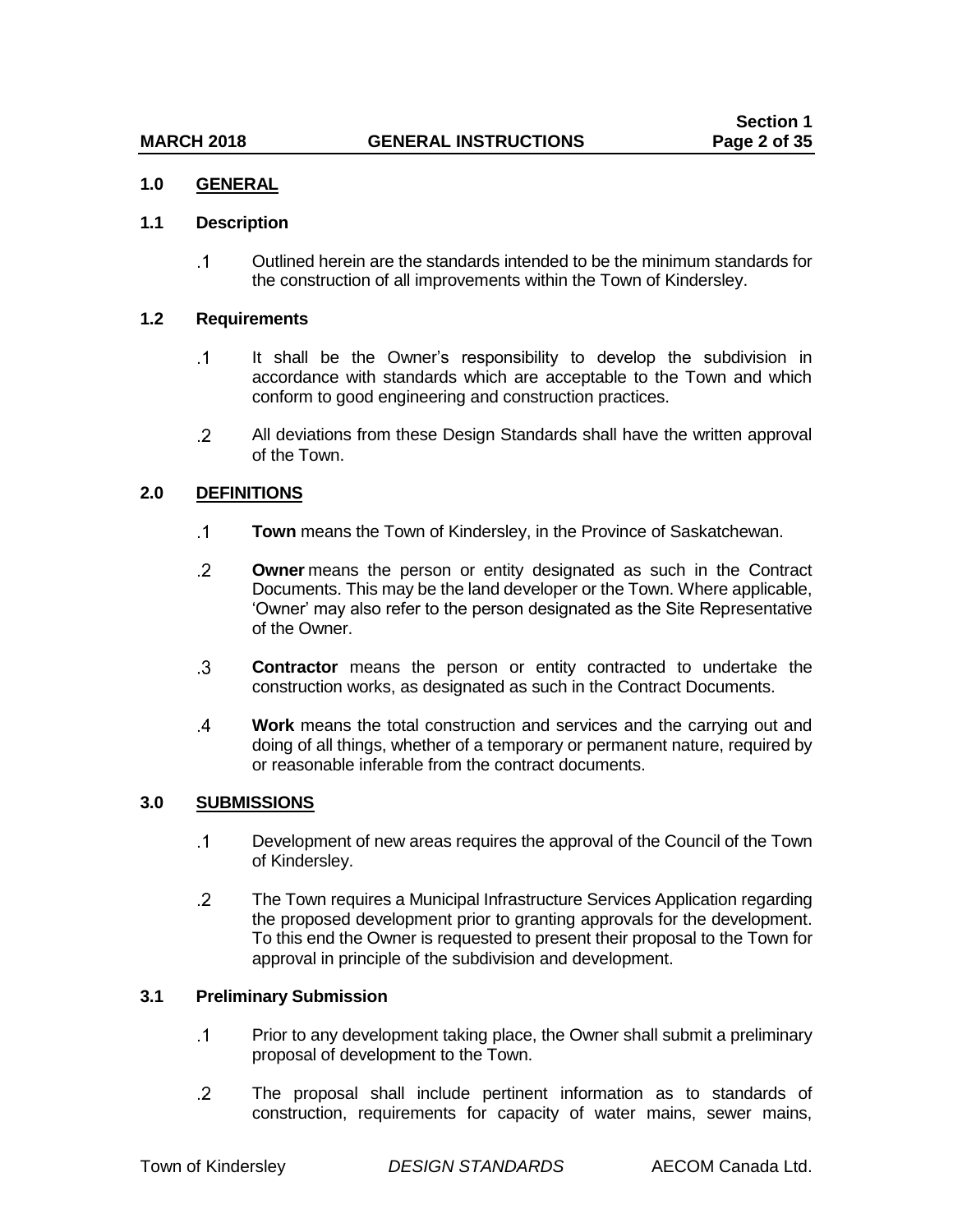roadways, street patterns, utility easements and other significant aspects relating to the proposed development.

- $\mathbf{3}$ The preliminary proposal shall include plans of the proposed development at a scale of 1:1000 outlining the concept of lots, blocks, and street patterns. The following shall be included on the plans:
	- $\cdot$ 1 Contours and existing land surface relative to geodetic and elevation datum.
	- $\overline{2}$ Extent and size of water mains.
	- $\cdot$ 3 Extent and size of sanitary sewer mains.
	- $\overline{A}$ Curb-to-curb road widths.
	- $\overline{5}$ Any other information that the Owner considers necessary to aid the Town in assessing and considering the proposed development.
- $\overline{A}$ At such time as the Town approves the Preliminary Report along with required revisions, amendments or deletions, the Owner may proceed with the detailed design and preparation of plans and specifications for Local Improvements.

#### **3.2 Final Submission**

- $\cdot$ 1 Upon completion of the design, the following shall be submitted to the Town for approval:
	- $\cdot$ 1 Two (2) sets of 22" x 34" standard hard copies
	- $\cdot$  2 Electronic PDF copy
- $\overline{2}$ The following shall be included on the plans:
	- $\cdot$ 1 Pipe size, material and invert elevations
	- $\overline{2}$ Manhole rim elevations
	- $\cdot$ 3 Proposed finished grade elevations for all pipe alignments
	- $\overline{A}$ Proposed lot grading
	- $.5\,$ Design sidewalk or top of curb elevations
	- $6^{\circ}$ Depth of all sanitary sewer connections at the property line
- $\cdot$ 3 No construction shall commence or be undertaken until the plans and specifications have been approved in writing by the Town.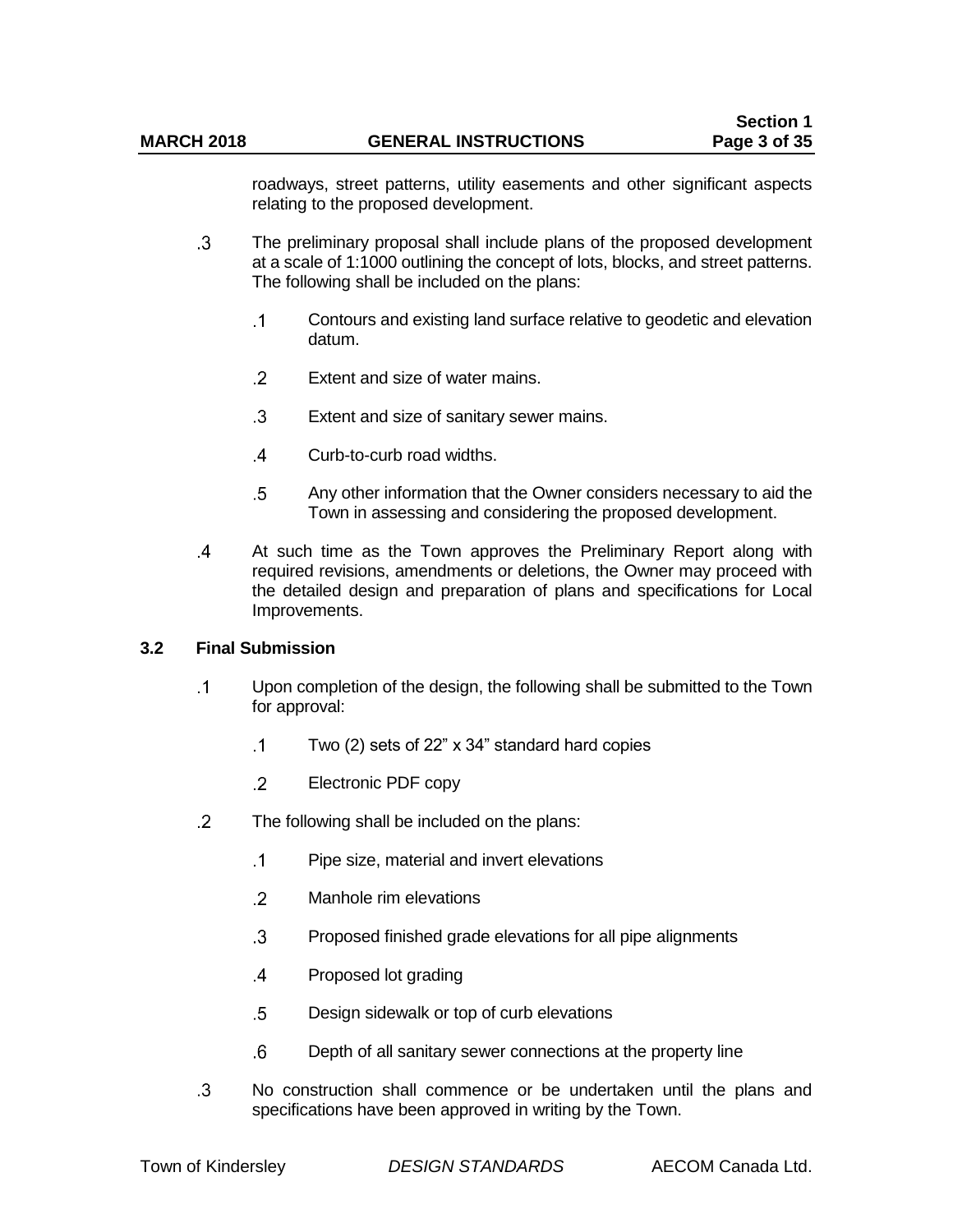#### **3.3 Survey Benchmarks**

- $\cdot$ 1 Prior to the commencement of the construction of the Work, the Owner shall provide two (2) permanent survey benchmarks in the Development Area.
- $\overline{2}$ The elevation of each benchmark shall be established to a geodetic datum.
- $\cdot$ 3 These reference points shall be available for use for all Work in the development area.

#### **3.4 Record Drawings**

- $\cdot$ 1 Upon completion of the construction of the Work, the Owner shall submit "Issued for Record" drawings to the Town. The following copies of the record drawings are to be provided:
	- $\overline{.1}$ Two (2) sets of 22" x 34" standard hard copies
	- $\cdot$  2 Electronic PDF copy
	- $.3\phantom{0}$ Electronic AutoCAD copy

#### **4.0 GAS, POWER, TELEPHONE SERVICES & STREET LIGHTS**

- $\cdot$ 1 The gas, power, street light, telephone and television cable, fiber optic services to be installed underground and shall be arranged between the Owner and the respective utility companies.
- $\overline{2}$ Any costs for these companies' services charged by the respective utility shall be paid by the Owner.
- $\cdot$ 3 Each utility company shall submit plans, designs and locations of the proposed works to the Town for approval prior to construction.

#### **END OF SECTION**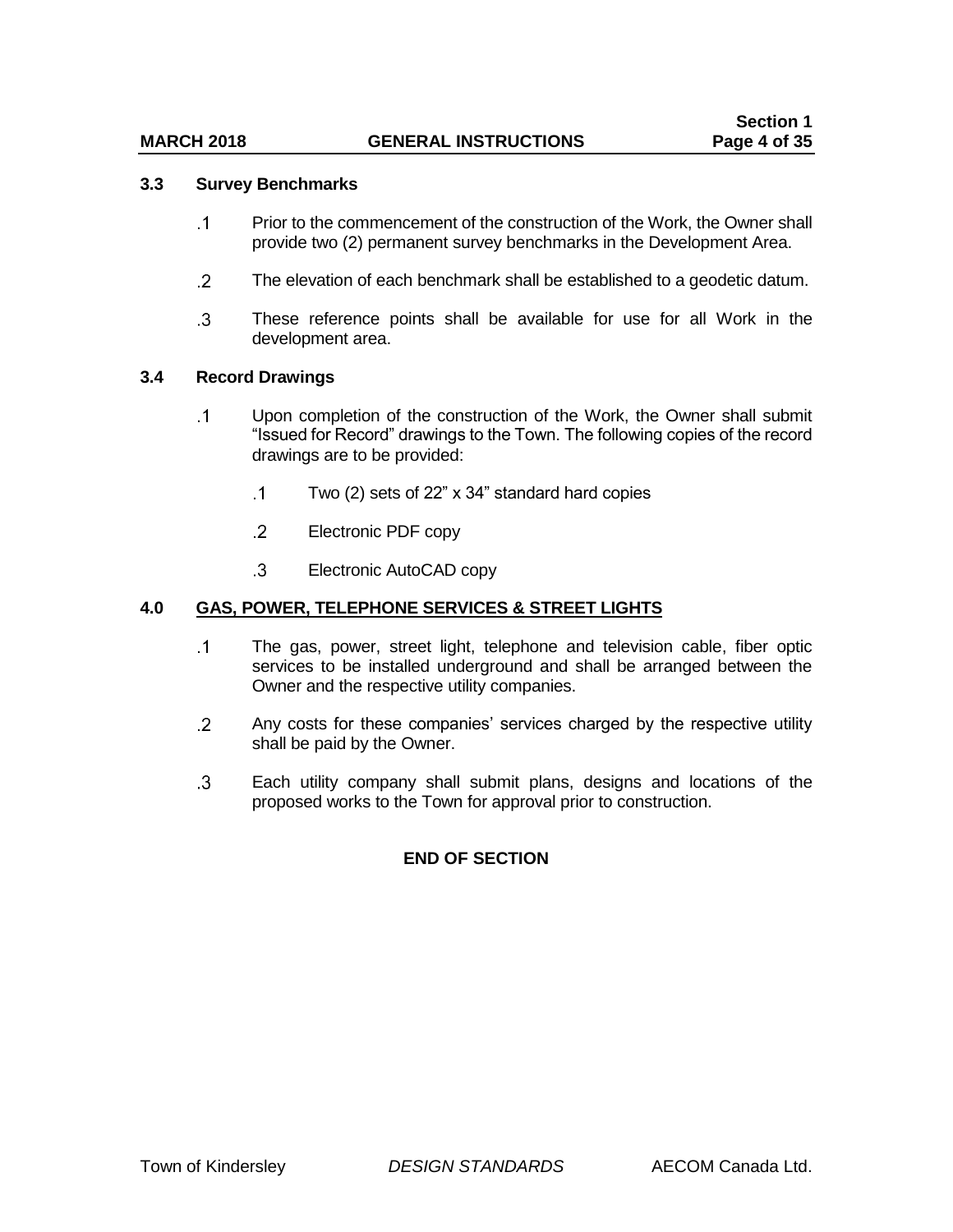#### **1.0 GENERAL**

#### **1.1 Description**

 $\cdot$ 1 This Section describes the design requirements for water mains and appurtenances between 150 mm and 300 mm diameter for use within the Town of Kindersley.

#### **1.2 Requirements**

 $\cdot$ 1 The water distribution system shall provide water to the public that is safe to human consumption and has adequate pressure for use in domestic applications.

#### **2.0 DESIGN FLOWS**

#### **2.1 Water Consumption Requirements**

- $\cdot$ 1 For areas where the expected population density is less than 36 persons per hectare, the flow units for residential areas shall not be less than the following:
	- $.1$ Maximum daily: 30 m<sup>3</sup>/ha/day
	- $\cdot$ .2 Peak hourly: 45 m<sup>3</sup>/ha/day

#### **2.2 Fire Flow Requirements**

- Minimum residential fire flow is 90 L/s  $\cdot$ 1
- $\overline{2}$ Minimum commercial / industrial fire flow is 150 L/s
- $\cdot$ 3 The minimum residual pressure for the required fire flow is 140 kPa (20 psi)

#### **2.3 Pressure Flow**

 $\cdot$ 1 Hazen-William Equation shall be used for design and modeling of mains.

 $V = 0.85 x C x R^{0.63} x S^{0.54}$ 

Where: V= Velocity m/s

- $R = Hyd$ raulic Radius
- C = Roughness Coefficient

S = Slope of Hydraulic Gradient line

Design values of C:

| Concrete              | 150 |
|-----------------------|-----|
| <b>HDPE &amp; PVC</b> | 140 |
| Steel                 | 130 |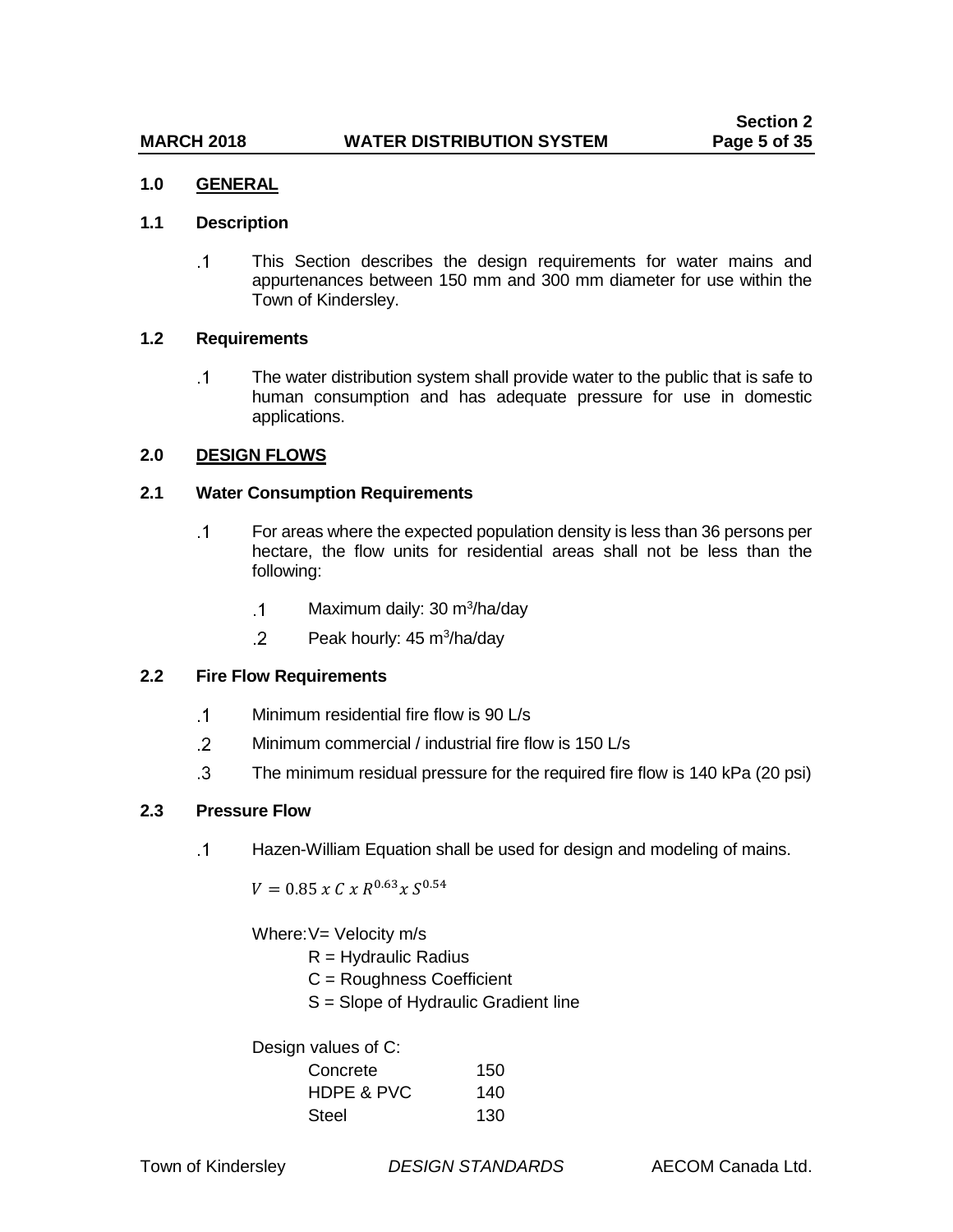#### **2.4 Velocity**

- $\cdot$ 1 Maximum design velocity shall be 1.5 m/s
- $\overline{2}$ Maximum localized peak hour velocity shall be 2.5 m/s

#### **2.5 Pressure**

 $\cdot$ 1 Pressure within the distribution network shall meet the conditions outlined in the following table:

| <b>S. No.</b> | <b>Condition</b>                   | Pressure (kPa) | Pressure (psi) |
|---------------|------------------------------------|----------------|----------------|
|               | Maximum                            | 690            | 100            |
|               | Minimum Operating                  | 275            |                |
|               | Minimum fire pressure (sprinklers) | 275            |                |
|               | Minimum fire pressure (hydrants)   | 140            |                |

#### **3.0 DESIGN OF SYSTEM COMPONENTS**

#### **3.1 Pipe Location**

 $\cdot$ 1 Mains shall be located either within the roadway and at least 2.0 meters horizontally from any proposed sidewalk, curb or other service structure, or at the Town's discretion.

#### **3.2 Pipe Material**

 $\cdot$ 1 Pipe shall be DR18, PR 235 psi to cast iron OD dimensions Polyvinyl Chloride conforming to AWWA Specification C900, complete with factory installed elastomeric gaskets.

#### **3.3 Pipe Size**

- $\cdot$ 1 Minimum size of pipe shall be 150 mm inside diameter.
- $\cdot$  2 Main sizes may be increased or decreased by the Town at their discretion.

#### **3.4 Network**

- $\cdot$ 1 Dead ends shall be minimized by looping mains and where avoiding dead end is not possible a FH or other flushing device shall be installed after obtaining due approval from Town.
- $\cdot$  2 Interconnection of mains shall be designed in accordance with the following table: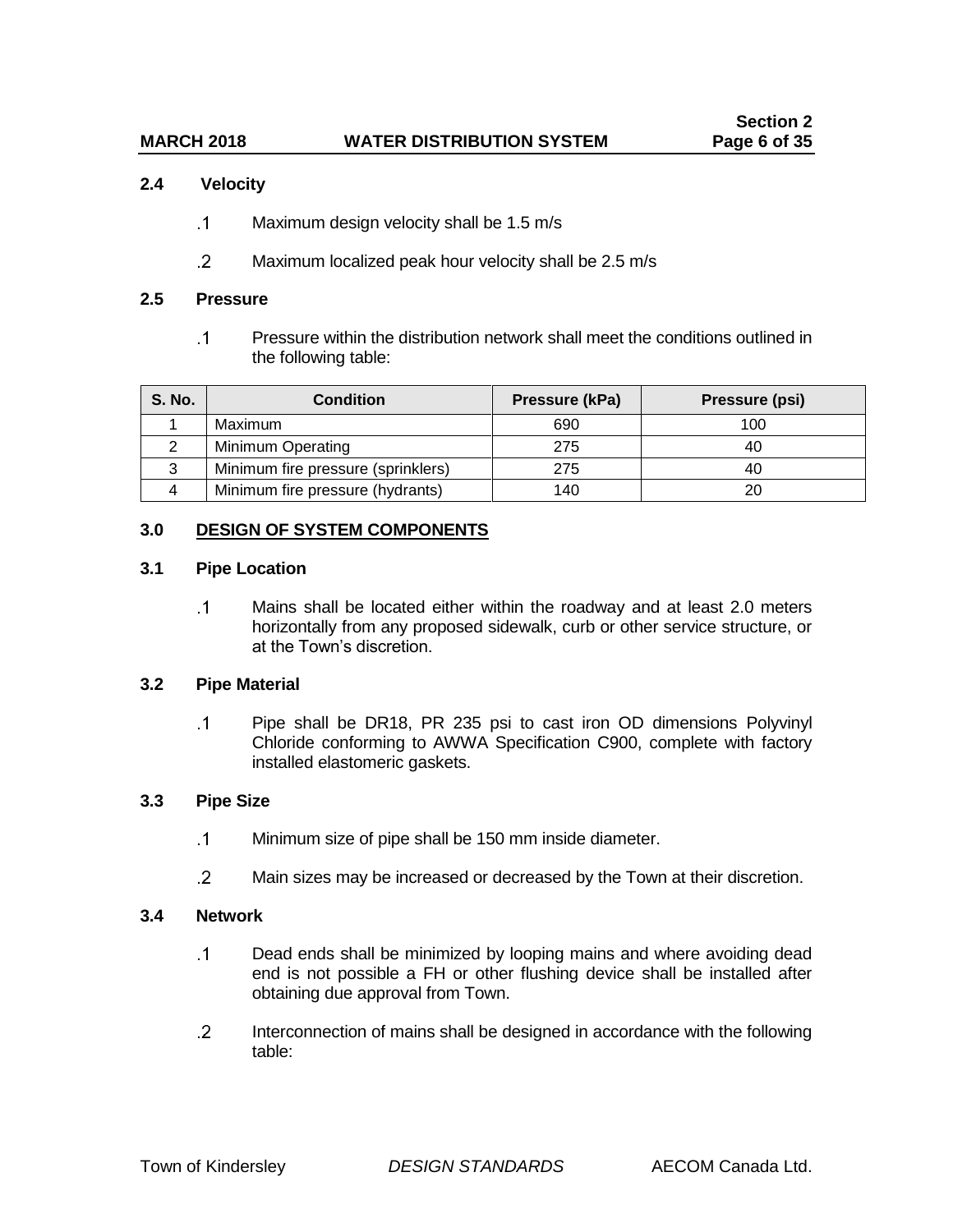#### **MARCH 2018 WATER DISTRIBUTION SYSTEM Page 7 of 35**

| Diameter (mm) | Location                                  | Maximum Interval (m) |
|---------------|-------------------------------------------|----------------------|
| 150           | Low density residential                   | 600                  |
| 150           | Medium density residential                | 500                  |
| 200           | Medium density residential,<br>industrial | 500                  |

#### **3.5 Depth**

 $\cdot$ 1 Mains shall be installed to provide a minimum depth of cover of 3.0 meters below final finished grade or at the Town discretion.

#### **3.6 Cathodic Protection**

 $\cdot$ 1 A 5.44 kg (12 lb) zinc anode shall be installed to protect all valves, hydrants and cast iron fittings.

#### **3.7 Thrust Blocks**

 $\cdot$ 1 Thrust (reaction) blocks shall be applied at all bends, tees, changes in pipe diameter or other fittings.

#### **3.8 Clearance**

- $\cdot$ 1 Water main shall pass over adjacent sewer mains
- $\overline{2}$ The minimum horizontal and vertical clearance between outer faces of the pipes shall be 300 and 150 mm respectively.

#### **3.9 Valves**

- $\cdot$ 1 Valves shall be provided on the mains so that:
	- $\cdot$ 1 No more than three (3) valves are closed to isolate any one section of water main
	- $\overline{2}$ Only one hydrant is isolated at any one time.
- $\overline{2}$ Valves shall be located at the extension of the street property lines at street intersections or as otherwise approved by the Town.
- $\mathbf{3}$ Valves on hydrant leads shall be located in the roadway.

#### **3.10 Fire Hydrants**

- $\cdot$ 1 Fire hydrant installation is not allowed in primary water main but is allowed in secondary water main.
- $\overline{2}$ Maximum spacing for fire hydrant shall be in accordance with "Water Supply for Public Fire Protection, Fire Underwriters Survey, 1999: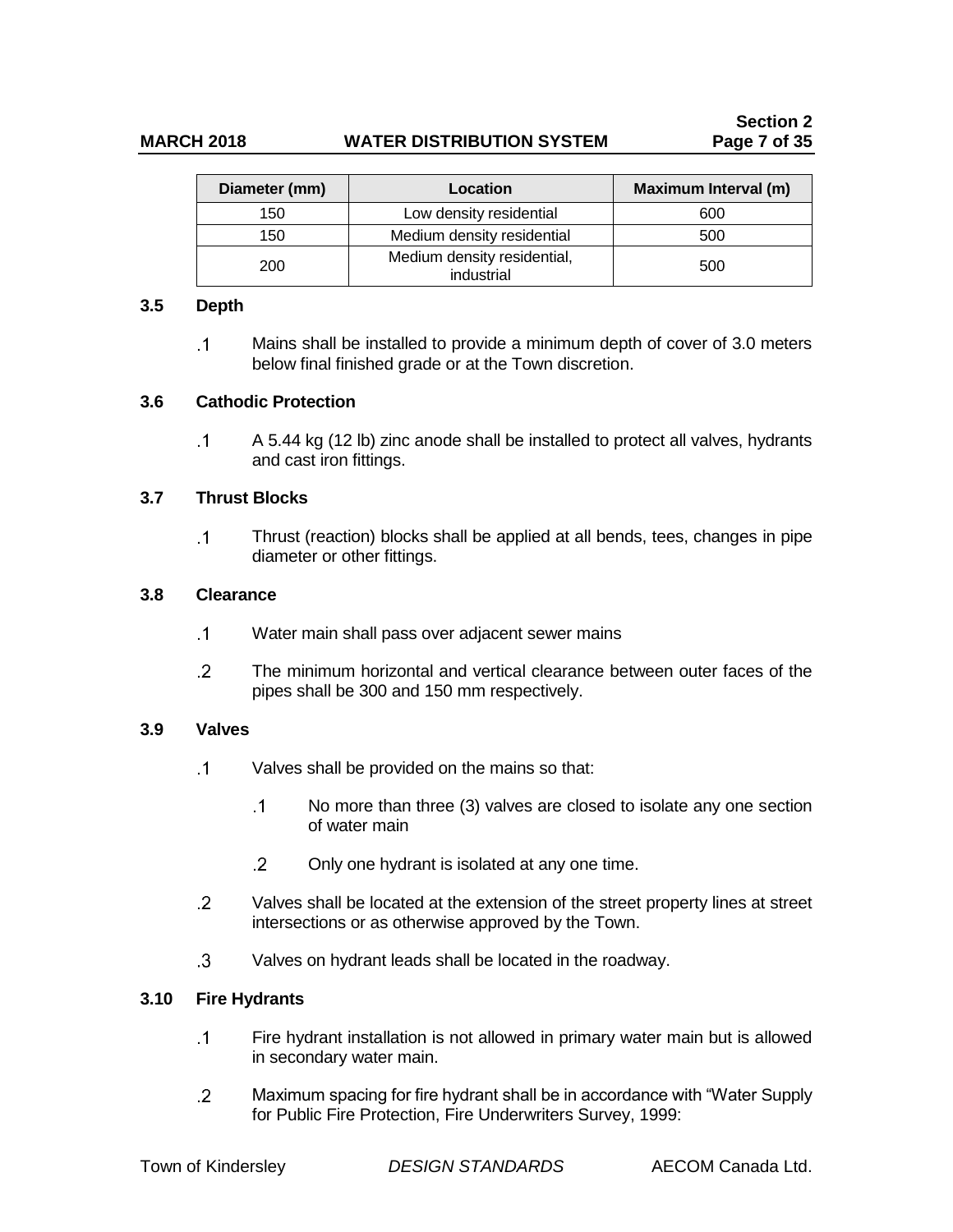### **Section 2 MARCH 2018 WATER DISTRIBUTION SYSTEM Page 8 of 35**

- $\cdot$ 1 Maximum spacing of hydrants shall be such that the curb in front of any dwelling is no more than 90 (ninety) meters from any hydrant, as measured along the traveled road surface.
- $\overline{3}$ Any hydrant leads greater than 30 m in length shall be considered to be a dead end water main and the minimum diameter for dead end water main shall apply.
- $\overline{A}$ All hydrant leads connected to mains 300 mm or larger, and all hydrant leads in commercial, industrial and high density residential area shall be valved.

### **END OF SECTION**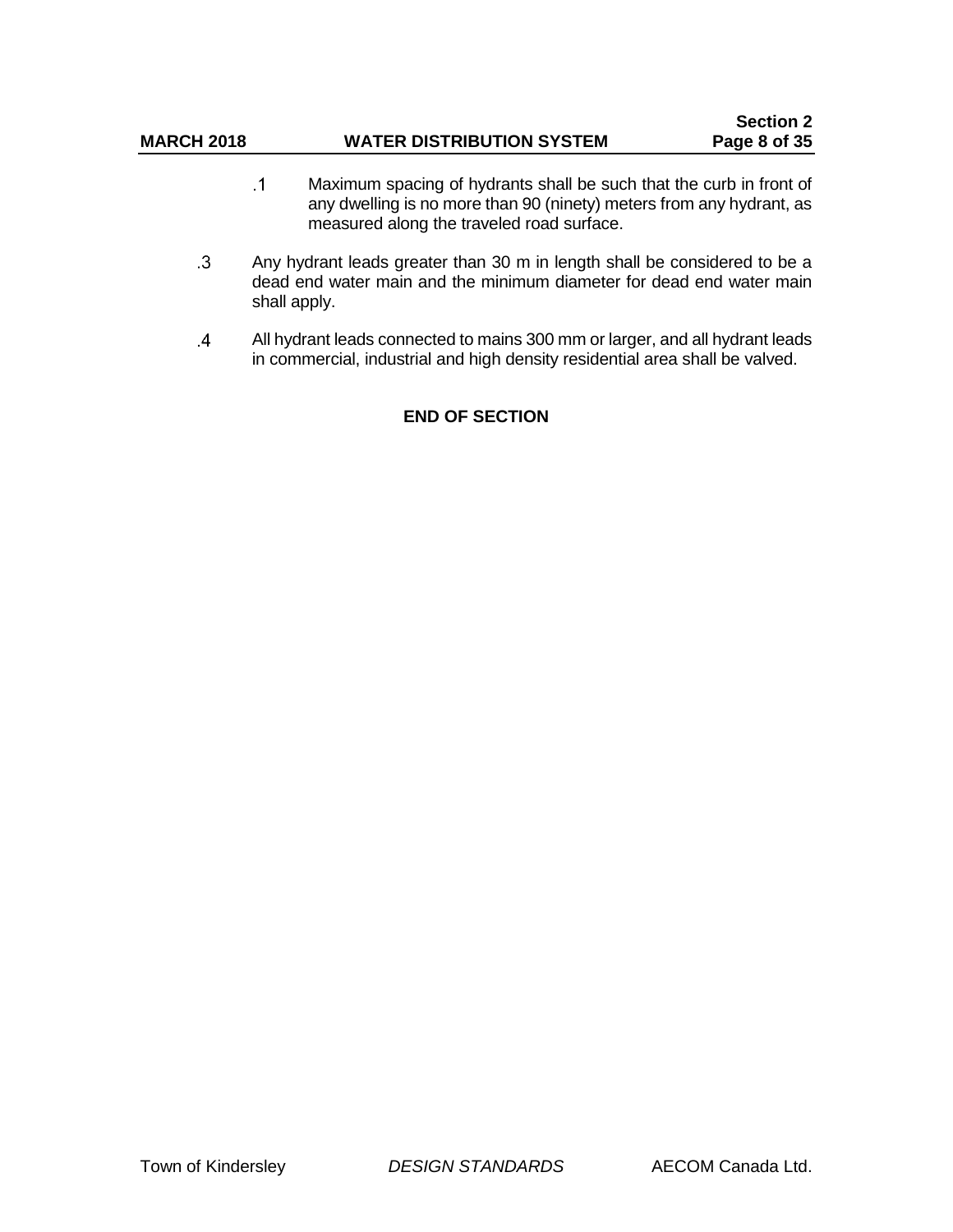### **MARCH 2018 SANITARY SEWER COLLECTION SYSTEM Page 9 of 35**

#### **1.0 GENERAL**

#### **1.1 Description**

 $\cdot$ 1 This Section describes the design requirements for gravity sanitary sewer mains, manholes and sanitary forcemains for use within the Town of Kindersley.

#### **1.2 Requirements**

- $\cdot$ 1 The sanitary sewer system shall collect all sanitary sewage generated in a development and convey it for treatment.
- $\overline{2}$ The sanitary sewage collection system shall be designed to be completely separate from the storm water drainage system. Interconnectivity with storm water pipes is not acceptable.

#### **2.0 DESIGN FLOWS**

#### **2.1 General**

- $\cdot$ 1 Any sanitary sewer extension shall connect appropriately with existing collection network and shall possess adequate capacity to meet the demand of future developments complying to town development plans.
- $\overline{2}$ Sanitary sewer shall have adequate capacity to keep functioning satisfactorily at peak and low flows.

#### **2.2 Flow Calculation**

- $\cdot$ 1 Peak design flow (PDF) is the sum of peak dry weather flow (PDWF), the inflow and infiltration (I&I) allowance, and the weeping tile flow (WTF) allowance.
- $\overline{2}$ PDWF shall be obtained by multiplying the average dry weather flow ADWF by peaking factor.
- $\cdot$ 3 The pf shall be obtained by using Harmon Formula,
- $\overline{A}$  $PDF = (ADWF) \times PF$ ) + $181 + WTF$

where PF = 1+14 /  $(4+P^{1/2})$  where P is population in thousands.

#### **2.3 Population and Dry Weather Flow**

 $\cdot$ 1 Factors that shall be used to estimate population and dry weather flows are summarized in the following table: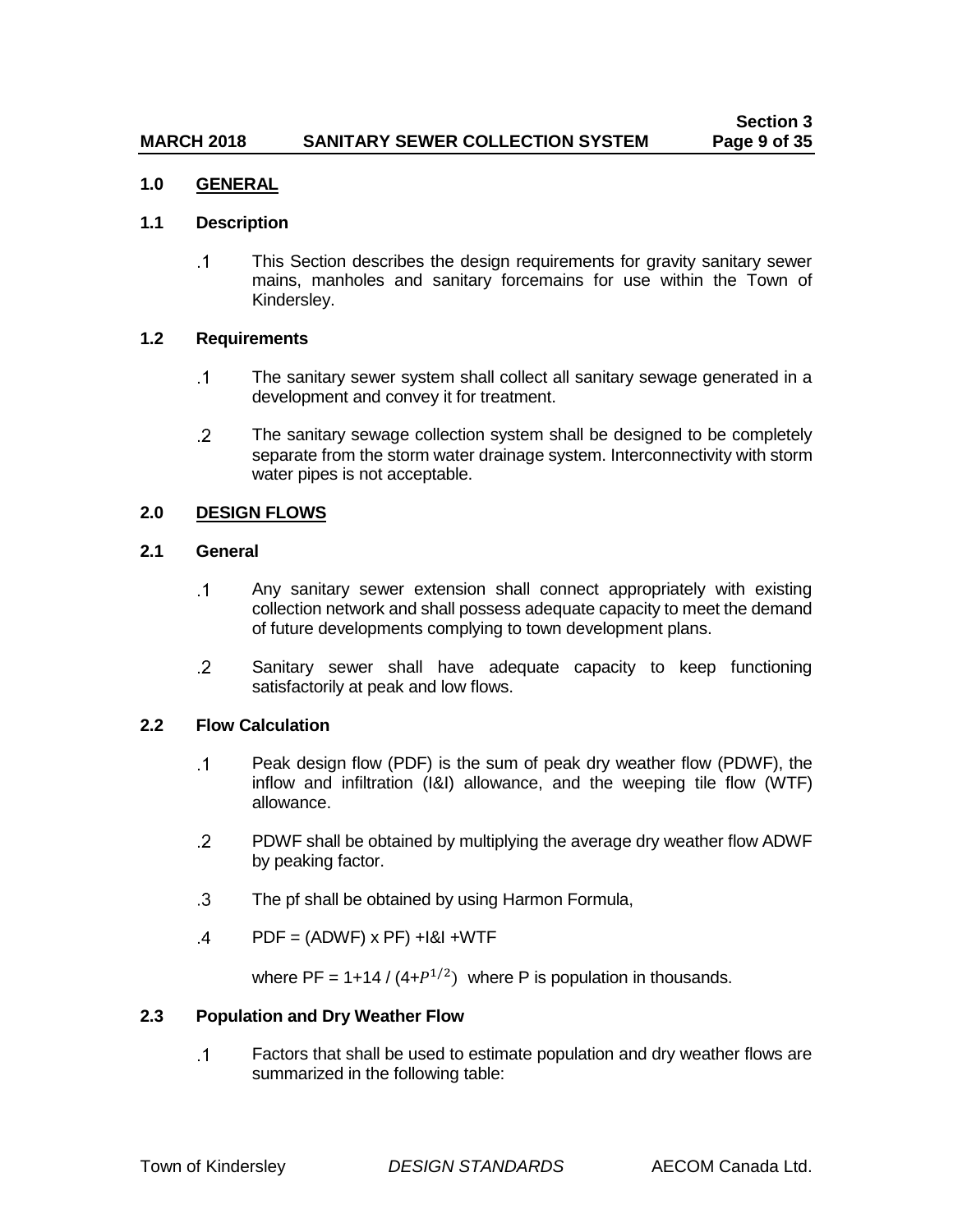### **MARCH 2018 SANITARY SEWER COLLECTION SYSTEM Page 10 of 35**

|                            | <b>ADWF</b>            | <b>Equivalent</b>       |                                           |
|----------------------------|------------------------|-------------------------|-------------------------------------------|
| <b>Land Use Category</b>   | (L/capita/d)           | Population <sup>1</sup> | <b>Comment</b>                            |
|                            |                        | (p/ha)                  |                                           |
| Low Density                |                        |                         | Typical suburban neighbourhood.           |
| Residential                | 290                    | 42                      |                                           |
| Medium to High             |                        |                         | Suburban centre.                          |
| <b>Density Residential</b> | 290                    | 60                      | Mix of medium and high density.           |
| Central                    |                        |                         | Includes central business district, large |
| Commercial                 |                        | 330                     | hotels, and office towers.                |
|                            |                        |                         | Includes wholesale and retail outlets.    |
| Secondary                  | Actual or              | 160                     | storage facilities, shopping centres,     |
| Commercial                 | estimated <sup>2</sup> |                         | service stations, convenience stores,     |
| and                        |                        |                         | small and medium-sized hotels, motels,    |
| Local Commercial           |                        |                         | service establishments, institutions,     |
|                            |                        |                         | clubs, and highway commercial.            |
|                            |                        |                         |                                           |
| Wet Industrial             |                        | 530                     | Includes food processors.                 |
|                            | Actual or              |                         | Includes storage and light                |
| Dry Industrial             | estimated <sup>2</sup> | 16                      | manufacturing.                            |
|                            |                        |                         | Includes a combination of wet             |
| Mixed Industrial           |                        | 130                     | industrial, dry industrial, and           |
|                            |                        |                         | commercial.                               |

#### **Sanitary Sewer Design Factors**

1) Equivalent populations may be used if population densities are not known.

2) Actual or estimated ADWF shall be approved by the TU Department and may be used in place of the equivalent population. However, the equivalent population shall still be calculated for use with the Harmon Formula.

#### **2.4 Infiltration Allowance**

- $\cdot$ 1 The infiltration allowance shall be determined by result of the hydrological investigation performed for the development.
- $\overline{2}$ In absence of above information an infiltration allowance of 0.17 L/s/H shall be used.

#### **2.5 Weeping Tile Flow Allowance**

 $\cdot$ 1 Weeping tile flow allowance shall be decided in accordance with the Town recommendation and advice depending upon scenario.

#### **3.0 GRAVITY FLOW**

- $\cdot$ 1 Gravity sewer mains shall be sized for full flow during the total design peak flow (Q in  $m^3/s$ ).
- $\overline{2}$ Manning's equation shall be used for the design of gravity sewer: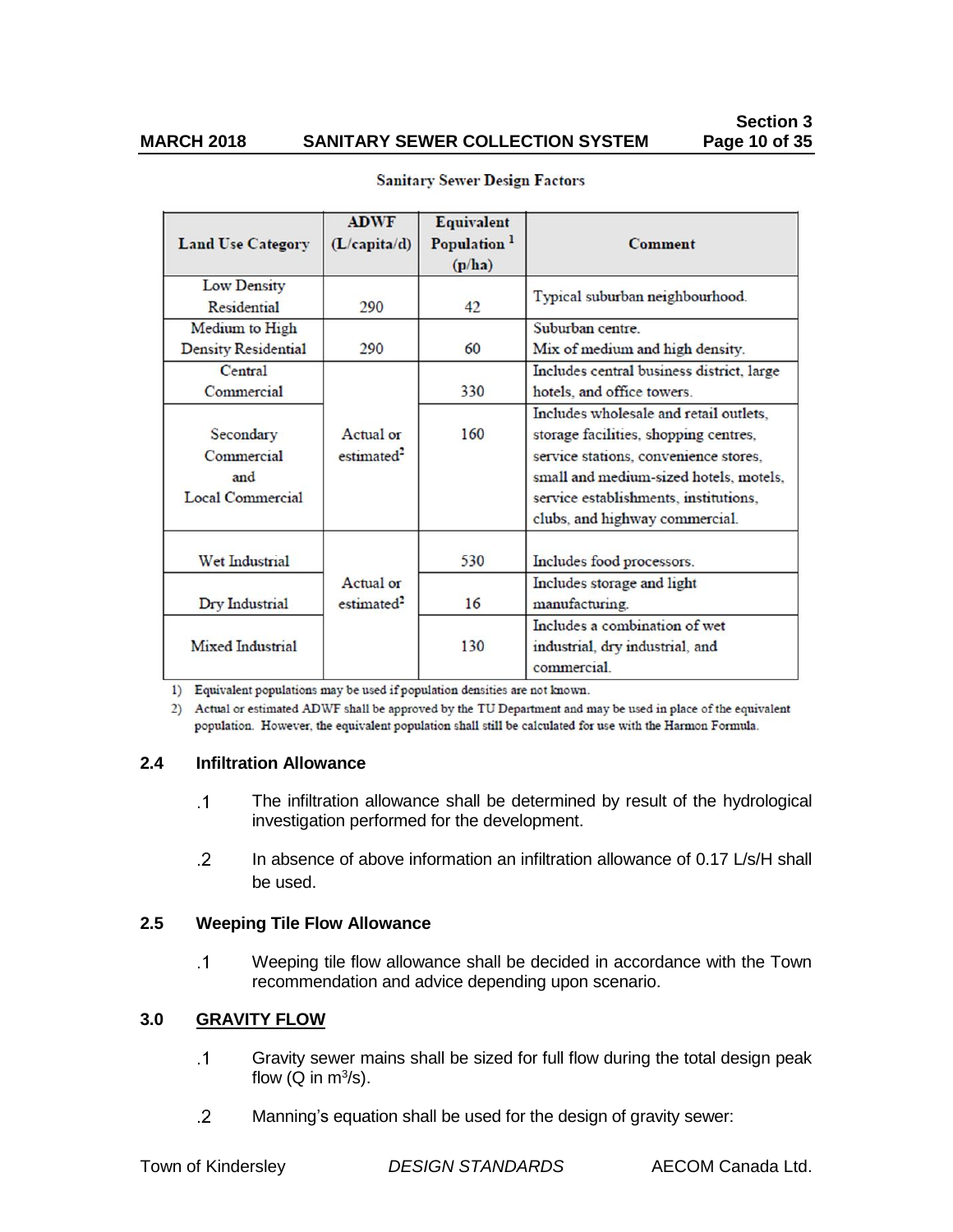$Q = (A^* R^{2/3} S^{1/2})/n,$ 

where  $A=$  Pipe cross sectional area,  $R = H$ ydraulic Radius, S= Slope of HGL and  $n =$  Manning coefficient = 0.013 for all approved materials in straight alignment.

#### **3.2 Velocity**

- $\cdot$ 1 A mean velocity of 0.61 m/s shall be maintained during average flow conditions to ensure self-cleaning effect
- $\overline{2}$ The maximum velocity shall be limited to 3 m/s to reduce risk of scour and turbulence.

#### **3.3 Slope**

- $\cdot$ 1 For partial flows, collection mains shall have a min slope of 0.55% for the length of first section.
- $\overline{2}$ Maximum slopes shall be based upon limiting the maximum velocity.

| Sewer Size (mm) | Minimum Slope (%) |
|-----------------|-------------------|
| 200             | 0.35              |
| 250             | 0.28              |
| 300             | 0.22              |
| 375             | 0.15              |
| 450             | 0.12              |
| 525 and greater | 0.10              |

 $\cdot$ 3 Minimum slope for full flow straight sewers shall be as follows:

#### **3.4 Curved Sewers**

- $\cdot$ 1 The coefficient of roughness and minimum permissible slopes shall be subject to approval by Town.
- $\overline{2}$ The minimum radius of curvature shall be in accordance to manufacturer specifications
- $\cdot$ 3 The slope of curved sewer shall comply the below table:

| Sewer Size (mm) | Minimum Slope (%) |
|-----------------|-------------------|
| 200             | 0.40              |
| 250             | 0.30              |
| 300             | 0.25              |
| 375             | 0.17              |
| 450             | 0.13              |
| 525             | 0.11              |
| 600 and greater | 0.10              |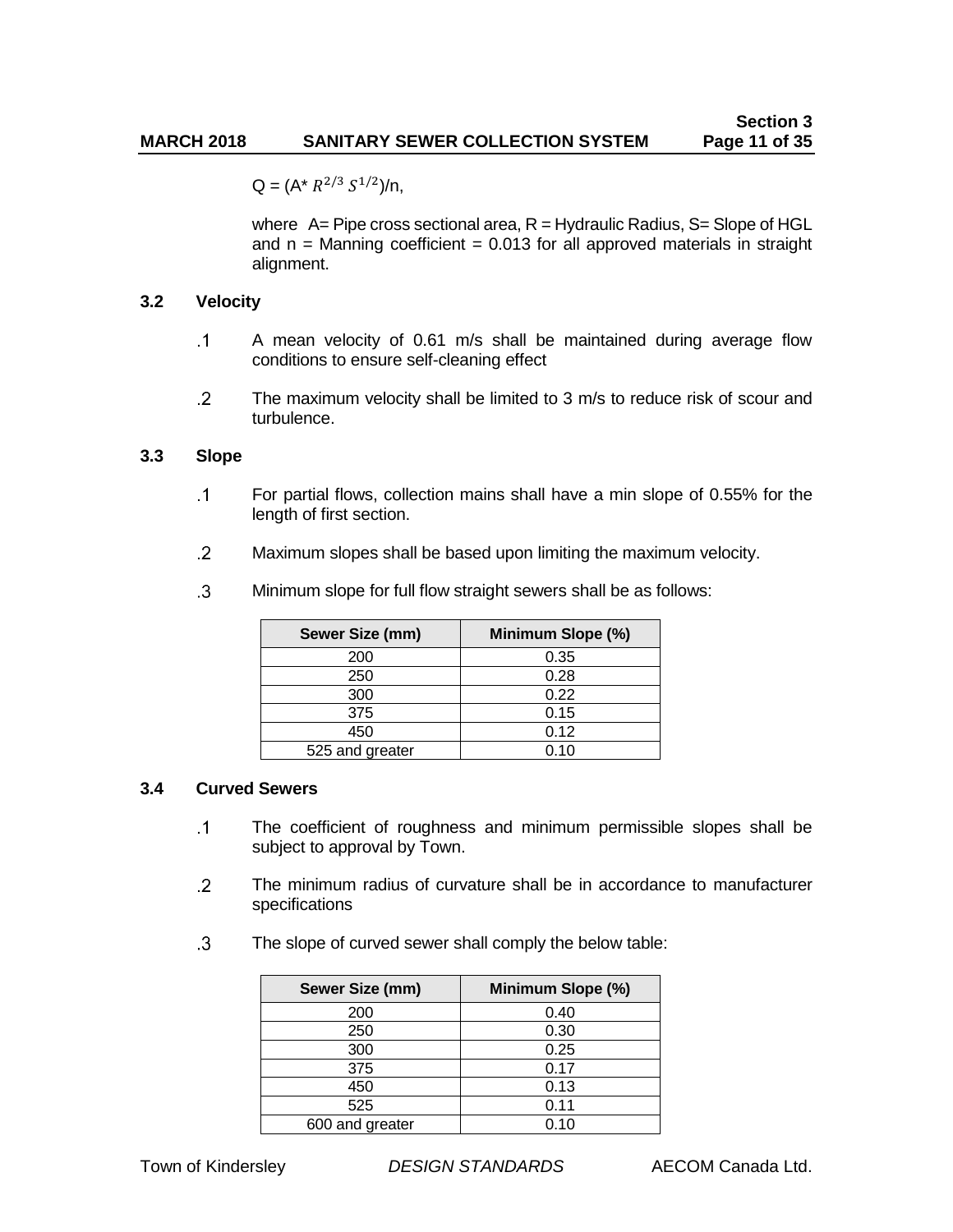### **4.0 PRESSURE FLOW**

 $\cdot$ 1 Hazen-William Equation shall be used for design of sanitary force mains:

 $V = 0.85x C x R^{0.63} x S^{0.54}$ 

Where  $V=$  Velocity m/s, R= Hydraulic Radius, C = Roughness Coefficient and S = Slope of Hydraulic Gradient line

 $\cdot$  2 Design Value of roughness for Concrete = 150, HDPE & PVC = 140, Steel  $= 130$ 

#### **5.0 DESIGN OF SYSTEM COMPONENTS**

#### **5.1 Pipes**

 $\cdot$ 1 Sewer mains shall be PVC sewer pipe conforming to ASTM D3034, DR35 or as otherwise approved.

| <b>Type</b>                    | <b>Sewage Path</b>                       | <b>Diameter</b><br>(mm) | <b>Service</b><br><b>Connections</b> | <b>Comments</b>                                                                                                                                                                                        |
|--------------------------------|------------------------------------------|-------------------------|--------------------------------------|--------------------------------------------------------------------------------------------------------------------------------------------------------------------------------------------------------|
| Sanitary<br>Collection<br>Main | Within<br>neighbourhoods<br>to trunks    | <b>Min 200</b>          | Allowed                              |                                                                                                                                                                                                        |
| Trunk<br>Sanitary<br>Main      | From<br>neighbourhoods<br>to WWTP or SPS | Min 375                 | Not Allowed                          | Connections may be<br>allowed at manholes<br>with the Towns<br>approval                                                                                                                                |
| Force<br>Main                  | From SPS to<br>gravity sewer             | <b>Min 100</b>          | Not Allowed                          | Smaller diameters may<br>be used in conjunction<br>with grinder pumps. A<br>smooth flow transition<br>to the gravity sewer is<br>to be designed to<br>minimize turbulence at<br>the point of discharge |

 $\overline{2}$ The basic design criteria for three types of mains is given in the below table:

#### $\cdot$ 3 Sizing

- $\cdot$ 1 Minimum sizes as per the above table.
- $\overline{2}$ The gravity mains shall be sized to accommodate the peak flows and if applicable to should be able to accommodate the future extension plans of the Town.
- $\cdot$ 3 Force mains shall be sized to accommodate the flow for multiple pumps in parallel operation.
- $\overline{A}$ Depth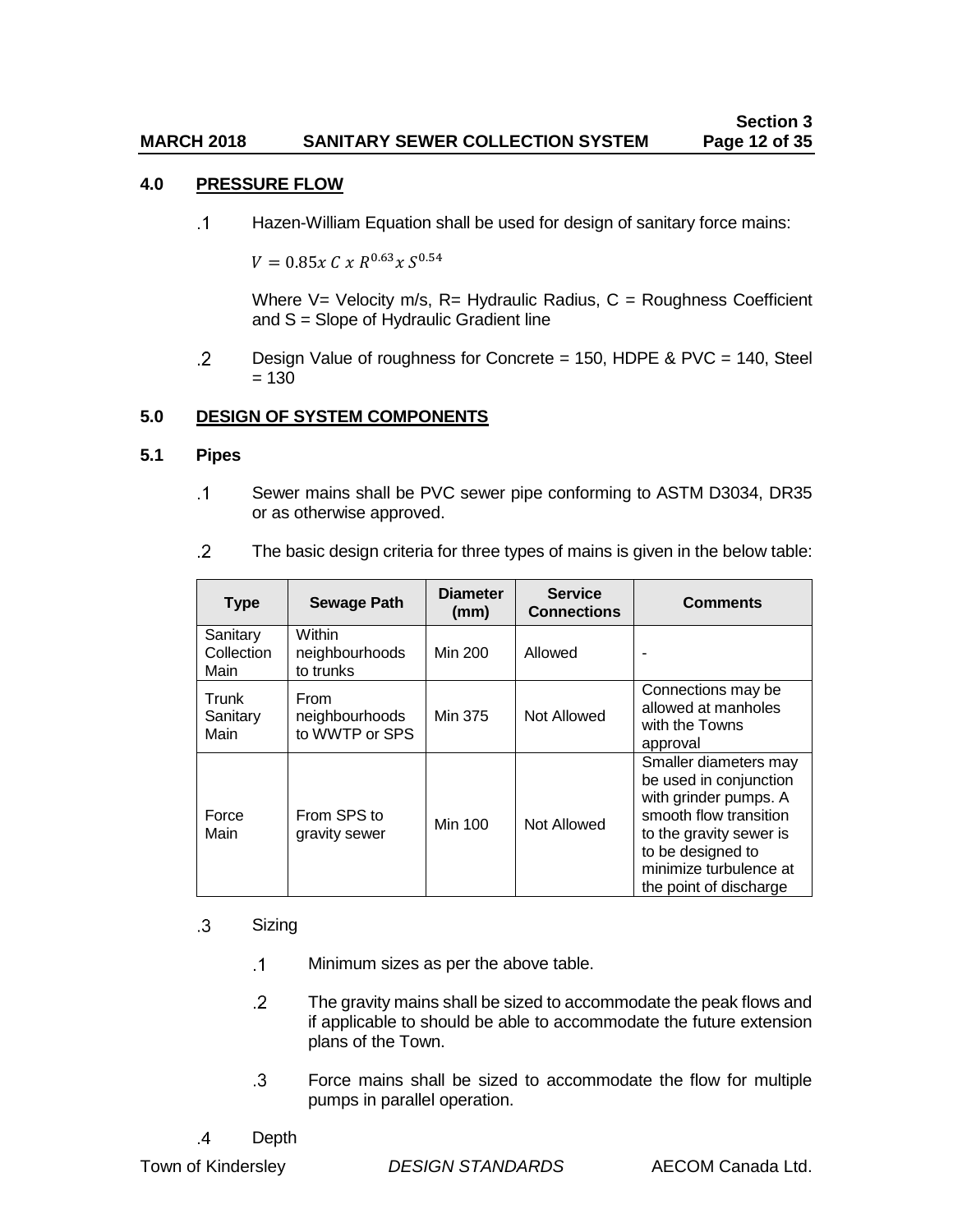- $\cdot$ 1 Mains shall be installed to provide a minimum depth to invert of 2.8 meters from finished grade.
- $\cdot$  2 Shallower pipes shall require the approval of the Town.
- $\cdot$ 3 Force mains shall be installed at an adequate depth so as to prevent freezing.
- Not less than 2.5 m of cover shall be provided without Town office  $\overline{A}$ approval
- $\overline{5}$ Clearance
	- $\cdot$ 1 Sewer mains shall pass under adjacent water mains
	- $\overline{2}$ Minimum clear horizontal clearance between pipes shall be 150 mm.
	- $\cdot$  3 Minimum clear Vertical clearance between pipes shall be 300
- .6 Pipe Strength
	- $\cdot$ 1 Sewer Mains shall be PVC sewer pipe conforming to ASTM D3034, DR35 or as otherwise approved.
	- $\cdot$  2 Back fill weight shall be a minimum of 2,162 kg/m3 unless a detailed investigation indicates that a lesser value can be used.
- $\overline{.7}$ Location
	- $\cdot$ 1 Mains shall be located within the roadway or boulevard and at least 2.0 meters horizontally from any proposed sidewalk, curb or other service structure.

#### **5.2 Manholes**

- $\cdot$ 1 Manholes shall be provided at all changes in grade and alignment, at junctions, and at end of each line.
- $\overline{2}$ Locked Manholes
	- $\cdot$ 1 All manholes shall be locked when not located on roadway, located along cross walk and public pathways, and located in public accessible proximity.
- .3 Inflow
	- $\cdot$ 1 Manholes shall be designed to minimize storm water inflow.
	- $\overline{2}$ All low lying area manholes shall be sealed.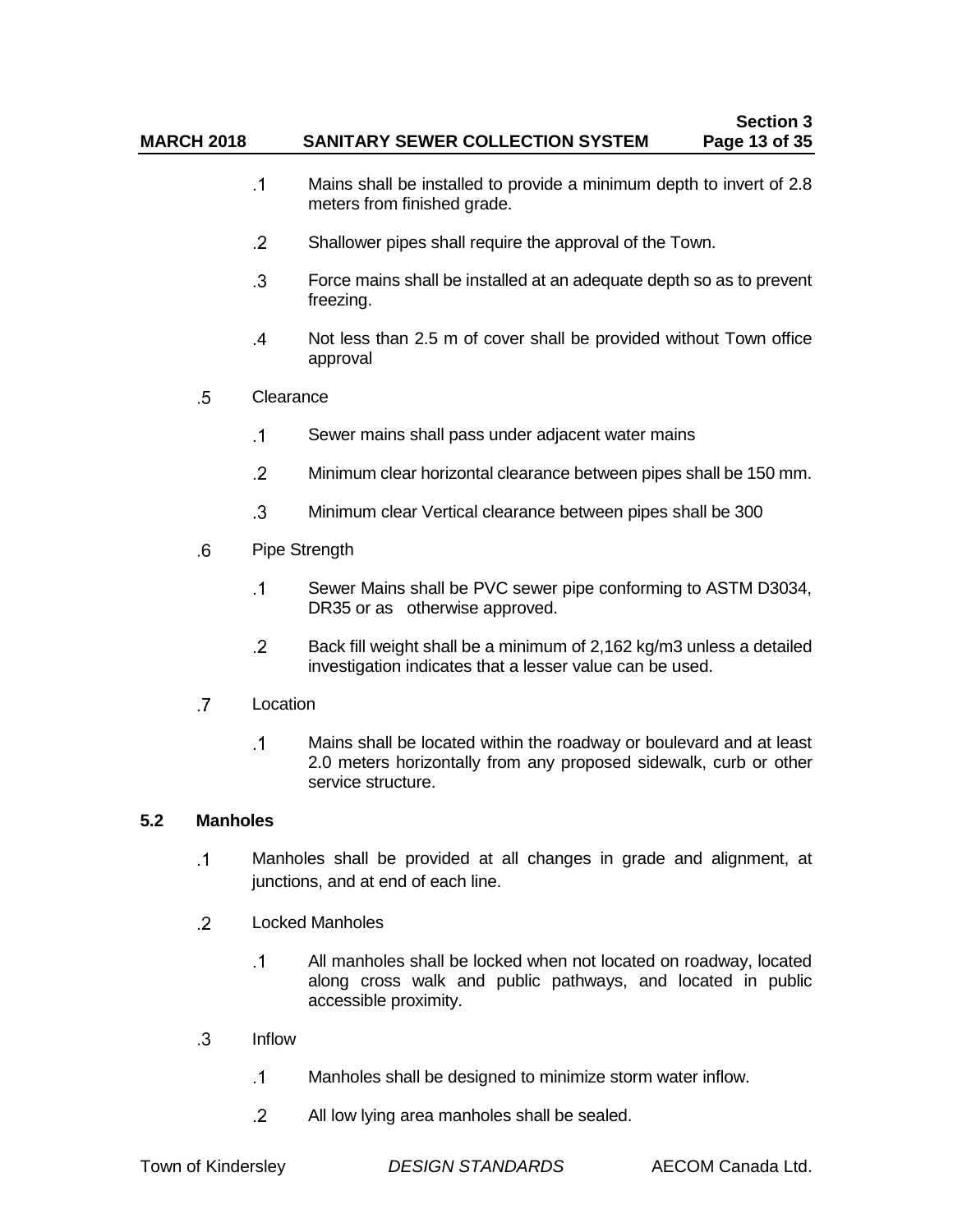#### **Section 3 MARCH 2018 SANITARY SEWER COLLECTION SYSTEM Page 14 of 35**

- $\overline{4}$ Spacing
	- $\cdot$ 1 Maximum spacing between manholes shall be 110 meters.
	- $\cdot$  2 Maximum spacing between manholes on curved sewers shall be 100 m.
- $.5\,$ Drop Structure
	- $\cdot$ 1 A drop structure with an external riser shall be used when crown of the inlet pipe is 70 mm or more above outlet crown.

#### **5.3 Stubs**

- $\cdot$ 1 Where stubs are installed to facilitate future development, they shall be:
	- $\cdot$ 1 Installed at a depth as great as possible to ensure flexibility in the future.
	- $\cdot$ Capped with a watertight cover.

#### **6.0 SEWAGE LIFT STATIONS**

 $\cdot$ 1 Sewage pump stations may be used to eliminate excessive depth of sanitary sewers by pumping sewage to an elevation adequate to continue gravity sewage flow.

#### **6.2 General**

- $\cdot$ 1 Submit a 'Sewage Lift Station Design Report'
- $\overline{2}$ Designs shall be standardized as much as possible to:
	- $\cdot$ 1 Allow interchangeability of spare parts
	- $\cdot$  2 Promote safe and reliable operation
	- $\cdot$ 3 Minimize space requirements
	- $\overline{A}$ Reduce life cycle costs
- $\cdot$ 3 Availability of local repair services shall be considered

#### **6.3 Configuration**

- $\cdot$ 1 Stations shall be design for wet well only or for wet well/dry well configurations.
- $\cdot$  2 Separate wet and dry wells shall be provided in staitons with higher pumping requirements, with pumps located in the dry well.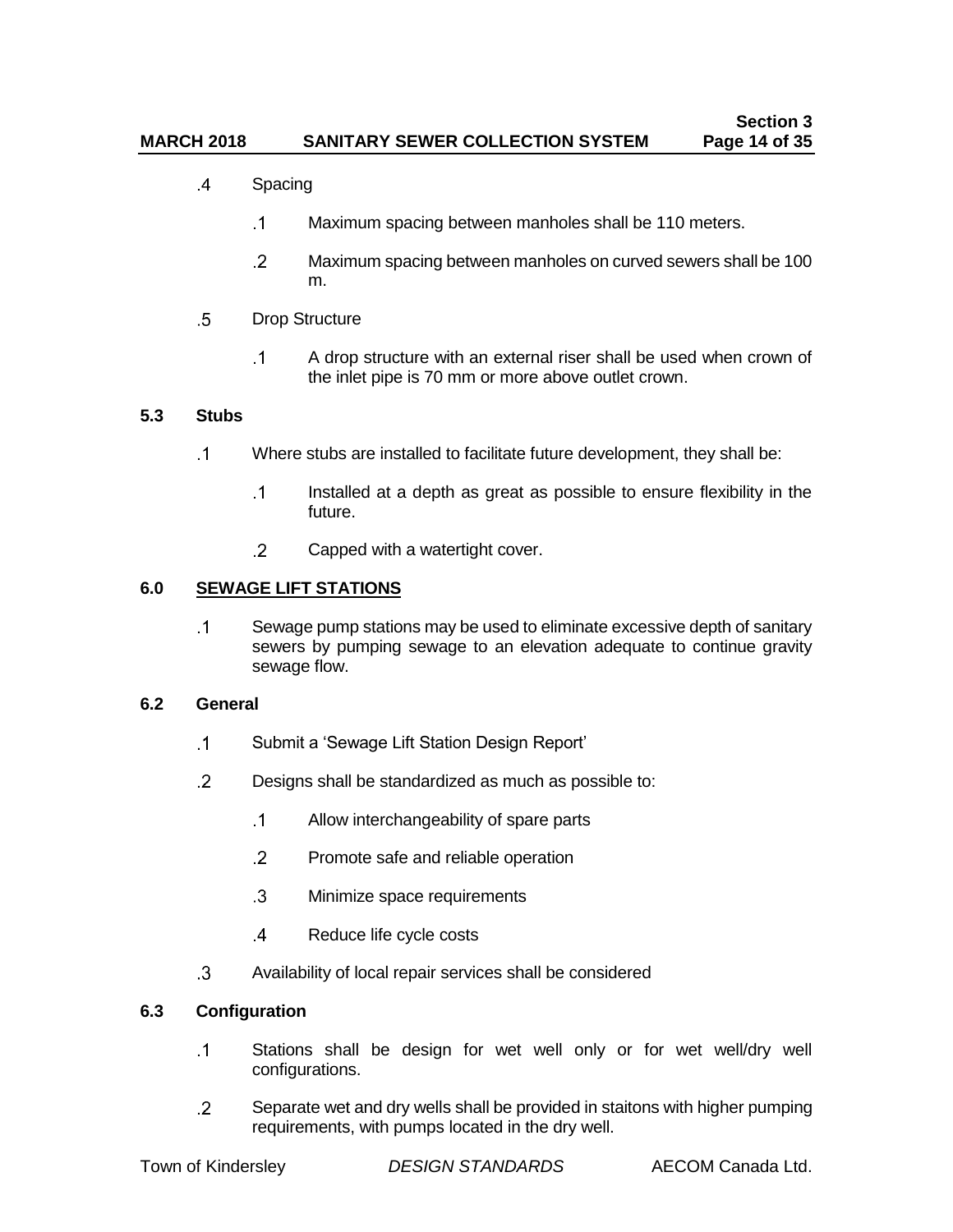#### **Section 3 MARCH 2018 SANITARY SEWER COLLECTION SYSTEM Page 15 of 35**

3 If more than one technically feasible option exists, a comparison of cost analysis shall be presented in the Sewage Lift Station Design Report.

#### **6.4 Location**

- $\cdot$ 1 Lift stations shall be located so as to:
	- $\cdot$ 1 Minimise visual, odour, noise and aesthetic impacts
	- $\cdot$  2 Provide easy access for maintenance.
	- $\cdot$ 3 Not be subjected to surface ponding or flooding during major storm events.
	- $\overline{A}$ Be located on a separately titled parcel.

#### **6.5 Building**

- $\cdot$ 1 All lift stations shall be located inside a building:
	- $\cdot$ 1 All electrical equipment, controls/instrumentation, valves and heating/ventilation equipment shall be housed in the building.
	- $\cdot$  2 Design and installation of the heating and ventilation system shall be in accordance with applicable occupational health and safety legislation, electrical codes, and environmental guidelines.
	- $\cdot$  3 Standby power shall be provided in all pumping stations.
		- .1 Generators or auxiliary drives powered by diesel or natural gas engines may be used.
	- $\overline{4}$ Design and installation of all electrical equipment and all gas fired heating equipment shall be in accordance with applicable codes, legislation and approval requirements.
	- $.5\,$ Adequate lighting for access and maintenance shall be provided.
	- $6^{\circ}$ Suitable and safe means of access shall be provided to dry and wet wells.
		- .1 Wet wells shall have separate access and be ventilated independently of the dry well.
		- .2 All ladders, railings, platforms, etc. shall be in accordance with applicable occupational health and safety legislation and regulations.
	- $\cdot$ 7 Care shall be taken to avoid cross connections with any potable water supplies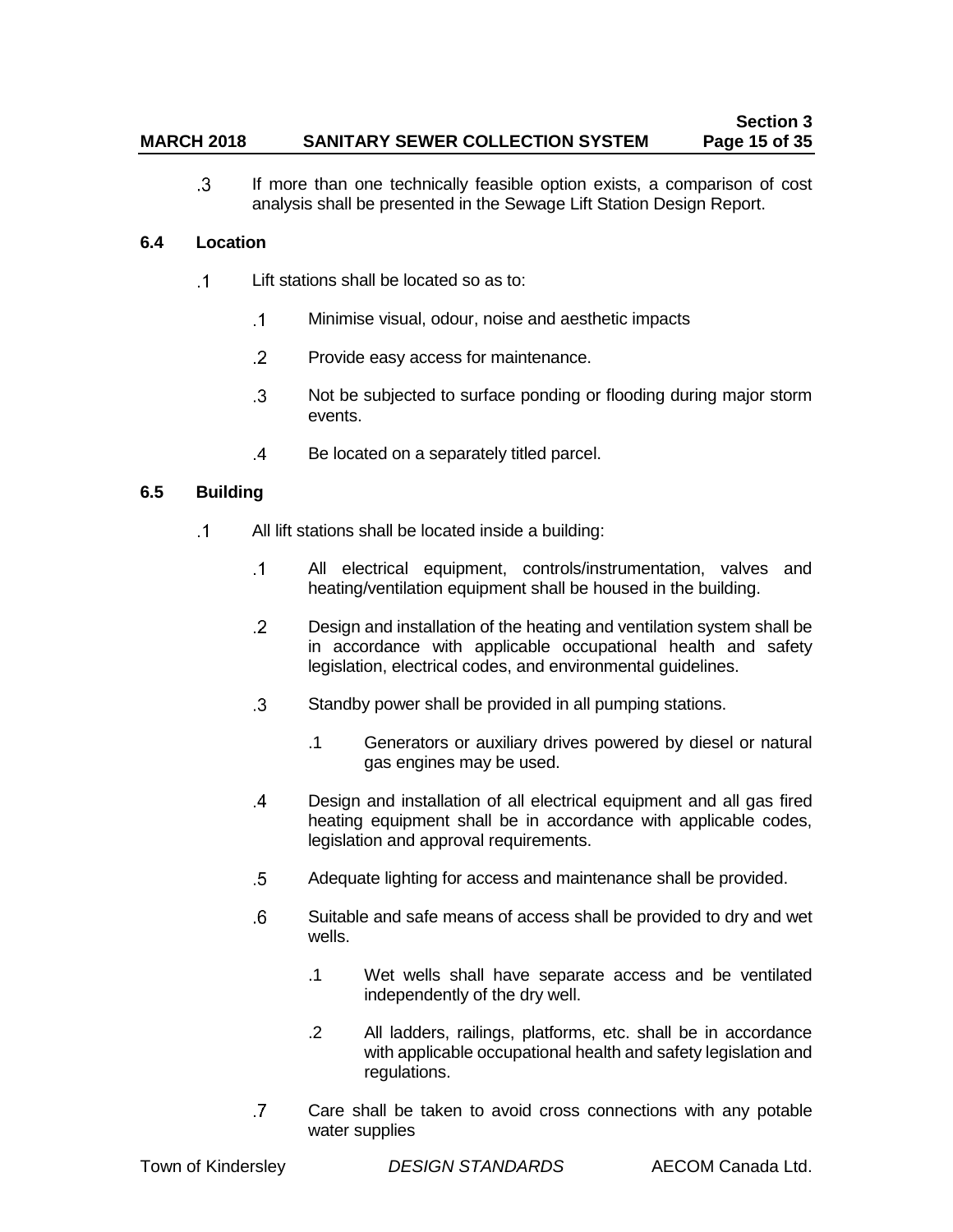#### **Section 3 MARCH 2018 SANITARY SEWER COLLECTION SYSTEM Page 16 of 35**

 $\overline{8}$ The controls and alarm system shall be compatible with that in use in other Town pump stations, or as specified by the Town.

#### **6.6 Dry Well**

- $\cdot$ 1 Instrumentation shall include alarm systems, gas monitors, wet well level indicator gauges, hour metres and ampere metres
- The dry well shall be ventilated by mechanical means. Pressure ventilation  $\cdot$  2 with heating of intake air is required.
- 3 A dehumidifier shall be provided to control corrosion in dry wells.
- $\overline{A}$ A sump pump is required to remove leakage and drainage.
- $.5\,$ Metal dry wells shall have cathodic protection against corrosion using a rectifier-type system.

#### **6.7 Wet Well**

- $\cdot$ 1 A bubbler or ultrasonic system shall be used to detect liquid level in the wet well.
- $\overline{2}$ Screens shall be provided to protect pumps. Screens shall be accessible and easily cleaned.
- $\cdot$ 3 The wet well inlet pipe shall be valved.
- $\overline{A}$ Ventilation of separate wet wells may be either by mechanical or natural means.
- $.5\,$ Prevention of odours in wet wells shall be considered.
- 6 Wet well storage capacity shall be adequate to prevent frequent starting and stopping of pumps.

#### **6.8 Pumps**

- $\cdot$ 1 Pumps shall be operated with a lead/lag system.
- $\overline{2}$ A minimum of two pumping units are required, each of the same capacity and each capable of pumping the anticipated peak hourly inflow.
- $\cdot$ 3 Single and parallel operation of pumps shall be considered when selecting design flow and operating points.
- $\overline{A}$ Pumps shall be identical and interchangeable.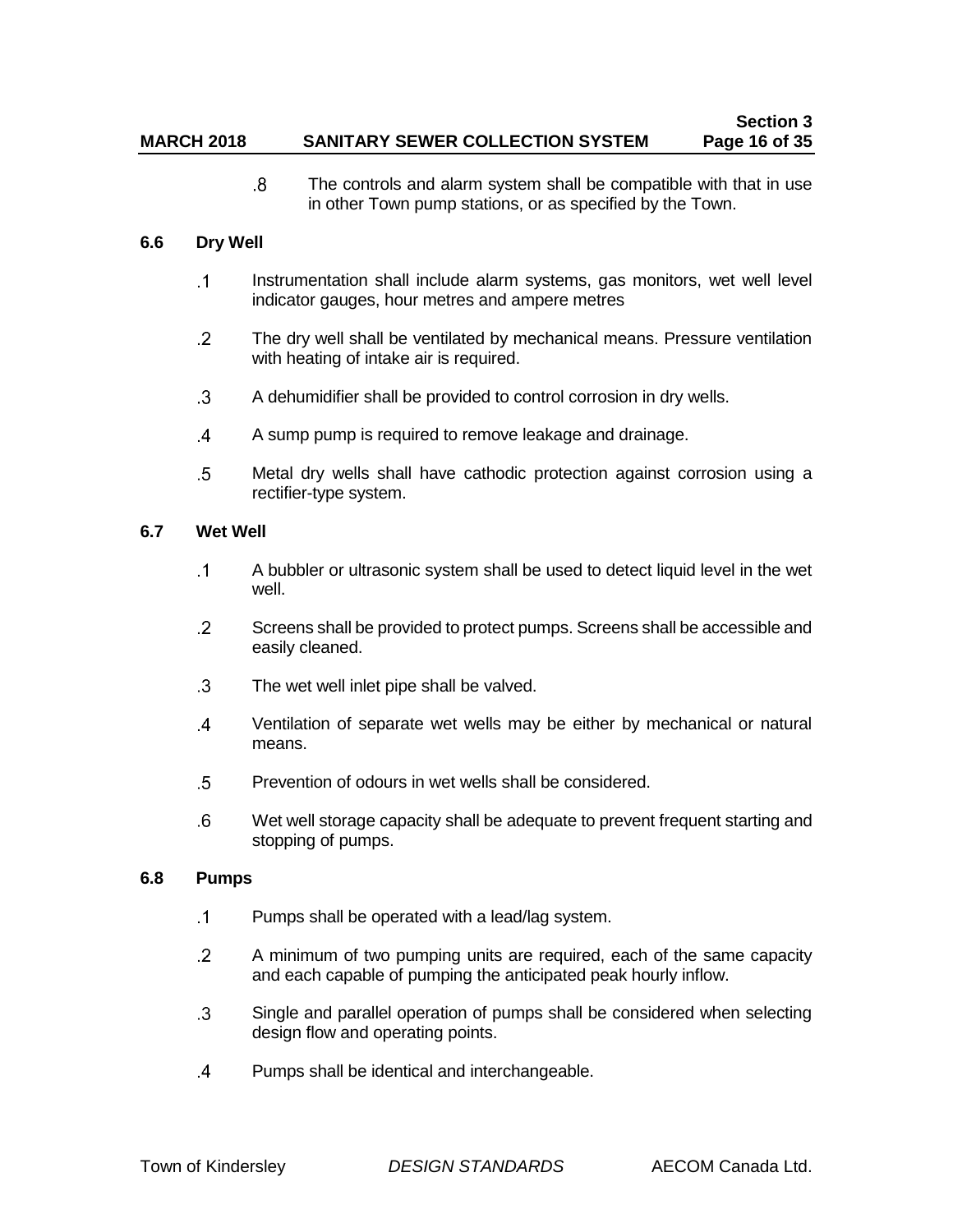#### **Section 3 MARCH 2018 SANITARY SEWER COLLECTION SYSTEM Page 17 of 35**

#### **6.9 Force Mains**

 $\cdot$ 1 Discharge points shall be designed to reduce the production of odours and hydrogen sulphide gas.

#### **6.10 Overflow Connection**

- $\cdot$ 1 A bypass connection to an adjacent or downstream sanitary sewer main shall be provided wherever possible.
	- $\cdot$ 1 The design of the bypass should not assume overflow of the wet well.
	- $\cdot$  2 Backflow prevention must be provided on any bypass connection.

#### **END OF SECTION**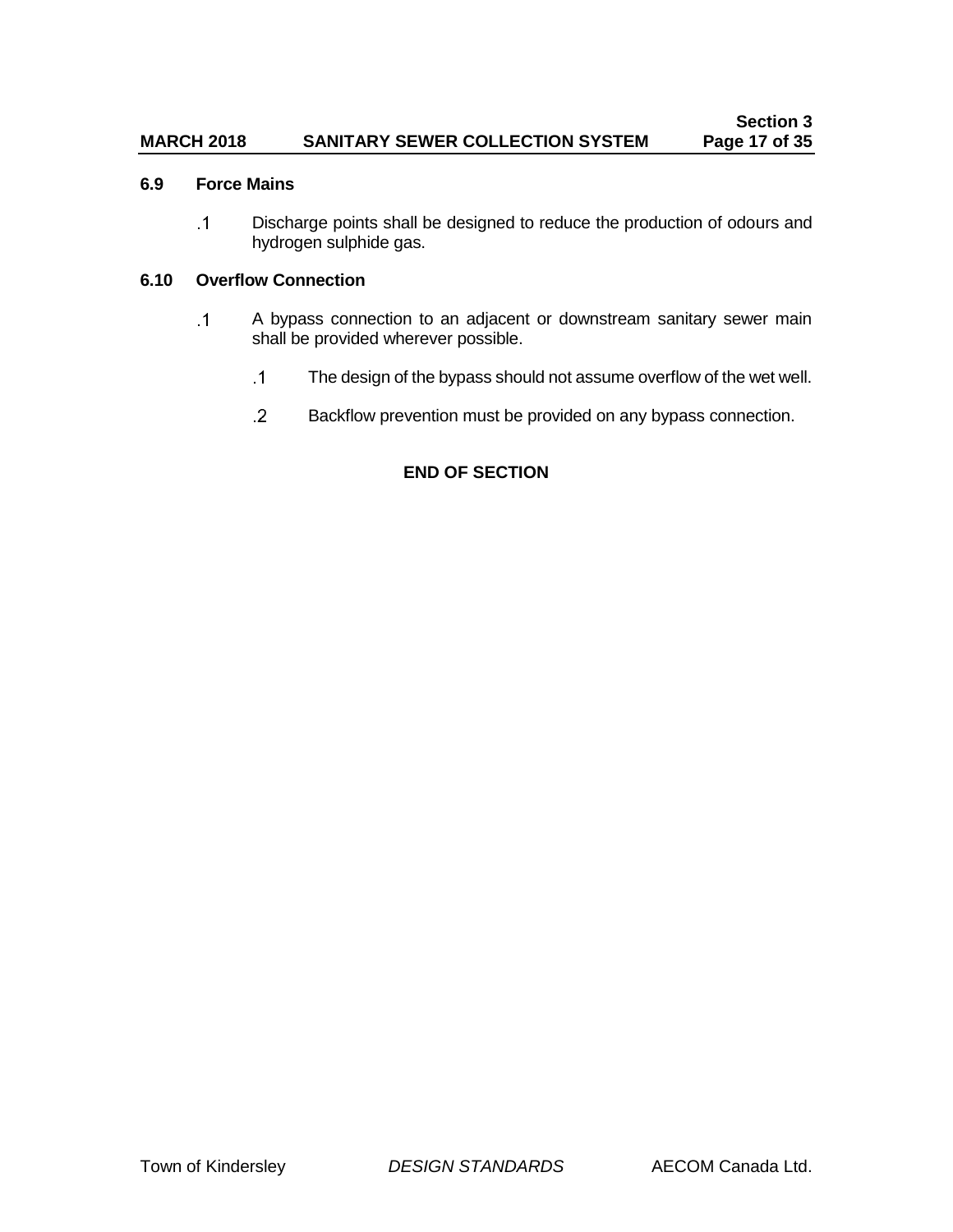#### **MARCH 2018 STORM WATER DRAINAGE SYSTEM Page 18 of 35**

#### **1.0 GENERAL**

#### **1.1 Description**

 $\cdot$ 1 This Section describes the design requirements for storm sewer and manholes for use within the Town of Kindersley.

#### **1.2 Requirements**

- $\cdot$ 1 The storm sewer system shall collect all storm water generated in a development and convey it for storage or treatment.
- $\cdot$  2 The storm drainage system shall be designed to be completely separate from the sanitary sewer collection system. Interconnectivity with sanitary sewer mains is not acceptable.

#### **2.0 DESIGN FLOWS**

 $\cdot$ 1 The storm drainage system for proposed developments shall consist of both major and minor components

#### **2.1 Minor System:**

- $\cdot$ 1 Consists of piping, manholes, catch basins and outfall structure that are able to convey runoff from more frequent lower intensity storm events.
- $\overline{2}$ Shall be designed for one (1) in five (5) year event.
- $\cdot$ 3 Rational method shall be used to determine the design flow

#### **2.2 Major System:**

- $\cdot$ 1 Consist of overland street drainage, detention facilities, park land and other lands that is required to convey runoff from less frequent higher intensity storms.
- $\cdot$  2 The system shall be designed to accommodate the 1-in 100 year, 24 hour design event.
- $\cdot$ 3 The maximum depth of ponding shall be 0.4 m for all roads.

#### **2.3 Rational Method**

 $\cdot$ 1 The formula for design peak runoff rate shall be:

 $Q = 2.78 \times C \times I \times A$ 

Where:  $Q =$  Peak design flow  $L/s$ ,  $C =$  runoff coefficient,  $I =$  Rainfall intensity mm/hr, A= area of contributing runoff.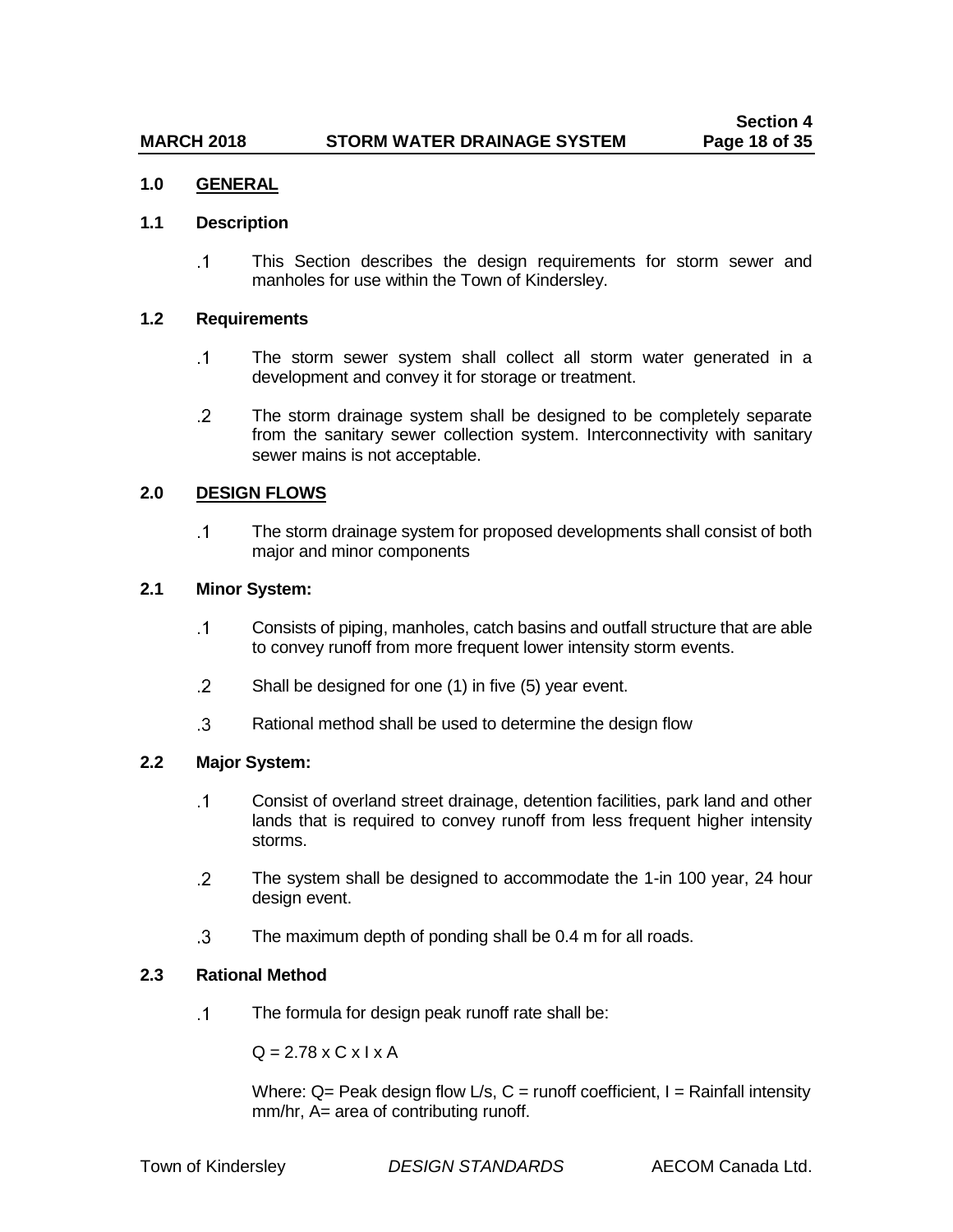#### **MARCH 2018 STORM WATER DRAINAGE SYSTEM Page 19 of 35**

Utilize a run-off coefficient of 0.35 for residential and 0.65 for commercial  $\cdot$  2 areas

#### **2.4 Rainfall Intensity Duration and Frequency Data**

 $\cdot$ 1 Rainfall intensity duration and frequency Data and curve for Kindersley to be developed from Environment Canada rainfall data.

### **2.5 Time of Concentration**

- $\cdot$ 1 The duration of rainfall used to determine intensity is equal to time of concentration.
- $\cdot$  2 The time of concentration equals the time of overland flow to the storm drainage system inlet plus the time of travel in the upstream conduit.
- $\cdot$ 3 Overland flow time to curbside in residential and commercial areas shall not exceed 10 min in duration.
- $\overline{A}$ Gutter flow time shall not exceed 5 min.
- $.5\,$ The maximum time of concentration to an upstream inlet for a residential development shall be 15 min.
- $6 \,$ The time of travel in conduit shall be based on full flow velocity.

#### **2.6 Coefficient of Runoff**

 $\cdot$ 1 The value of runoff coefficient shall be estimated from the following equation.

$$
C = (C_n A_n) + (C_{n-1} A_{n-1}) + \dots + (C_1 A_1)
$$
  
........  

$$
A_n + A_{n-1} + \dots + A_1
$$

Where:  $C=$  Runoff coefficient,  $A=$  Area (gross), and  $n = No$ . of Sub Areas distinguished by land use.

#### **2.7 Water Levels**

- $\cdot$ 1 In systems with storm water storage basins, the effect of higher water level shall be considered in the design of minor system property drainage.
- $\overline{2}$ For Major system design the HWL of 1 in 100-year event shall be restricted to public land in all case.
- $\mathbf{3}$ Basement floors shall be constructed above HWL and walkout basements shall be constructed with a min free board of 1 m above the HWL.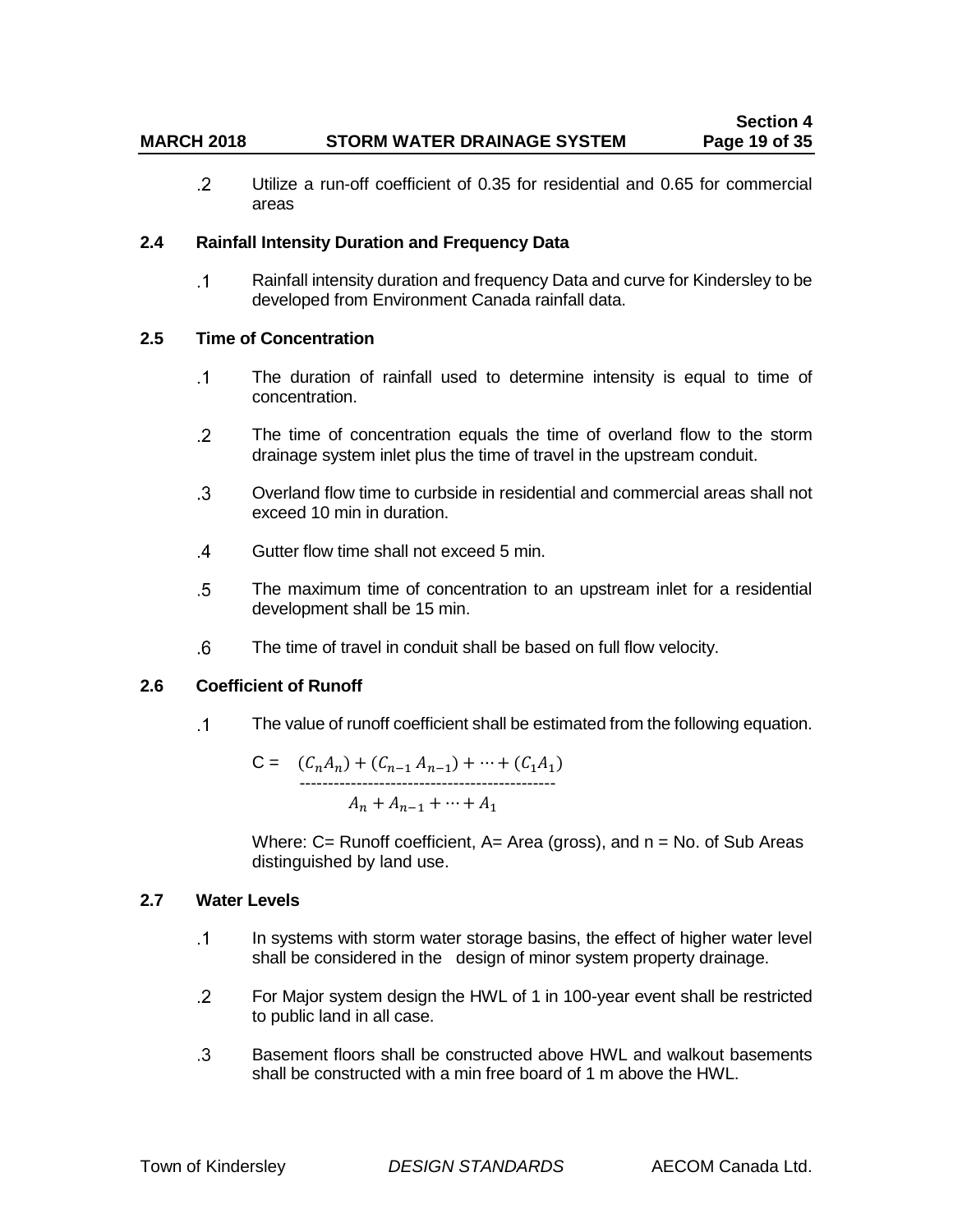### **MARCH 2018 STORM WATER DRAINAGE SYSTEM Page 20 of 35**

#### **2.8 Gravity Flow: Minor System**

 $\cdot$ 1 The Manning equation shall be used for design and modeling of gravity flow in storm drainage pipe:

 $Q = (A^* R^{2/3} S^{1/2})/n$ 

Where:  $A =$  Pipe cross sectional area,  $R =$  Hydraulic Radius, S= Slope of HGL and n = 0.013 Manning's coefficient for all approved materials in straight alignment.

- $\overline{2}$ Velocity
	- Flow velocities shall not be less than 0.90 m/s at full flow.  $\cdot$ 1
	- $\cdot$  2 When flow Velocity exceeds 3 m/s, invert erosion in the pipe has to be considered.
- $\cdot$ 3 **Size** 
	- $\cdot$ 1 The minimum size of storm drainage pipe shall be 300 mm diameter.
- $\overline{A}$ Slope
	- $\cdot$ 1 Minimum slopes based on full flow are provided in the table below.

| Minimum permitted pipe slope at full flow for straight sewer |      |  |  |
|--------------------------------------------------------------|------|--|--|
| Pipe size (mm)<br>Minimum Slope (%)                          |      |  |  |
| 300                                                          | 0.44 |  |  |
| 375                                                          | 0.32 |  |  |
| 450                                                          | 0.26 |  |  |
| 525                                                          | 0.22 |  |  |
| 600                                                          | 0.18 |  |  |
| 675                                                          | 0.15 |  |  |
| 750                                                          | 0.13 |  |  |
| 900 and above                                                | 0.1  |  |  |

- Curved Pipes  $.5\,$ 
	- $\cdot$ 1 In case of curved drainage pipes, the roughness coefficient and slopes shall be subject to approval the Town.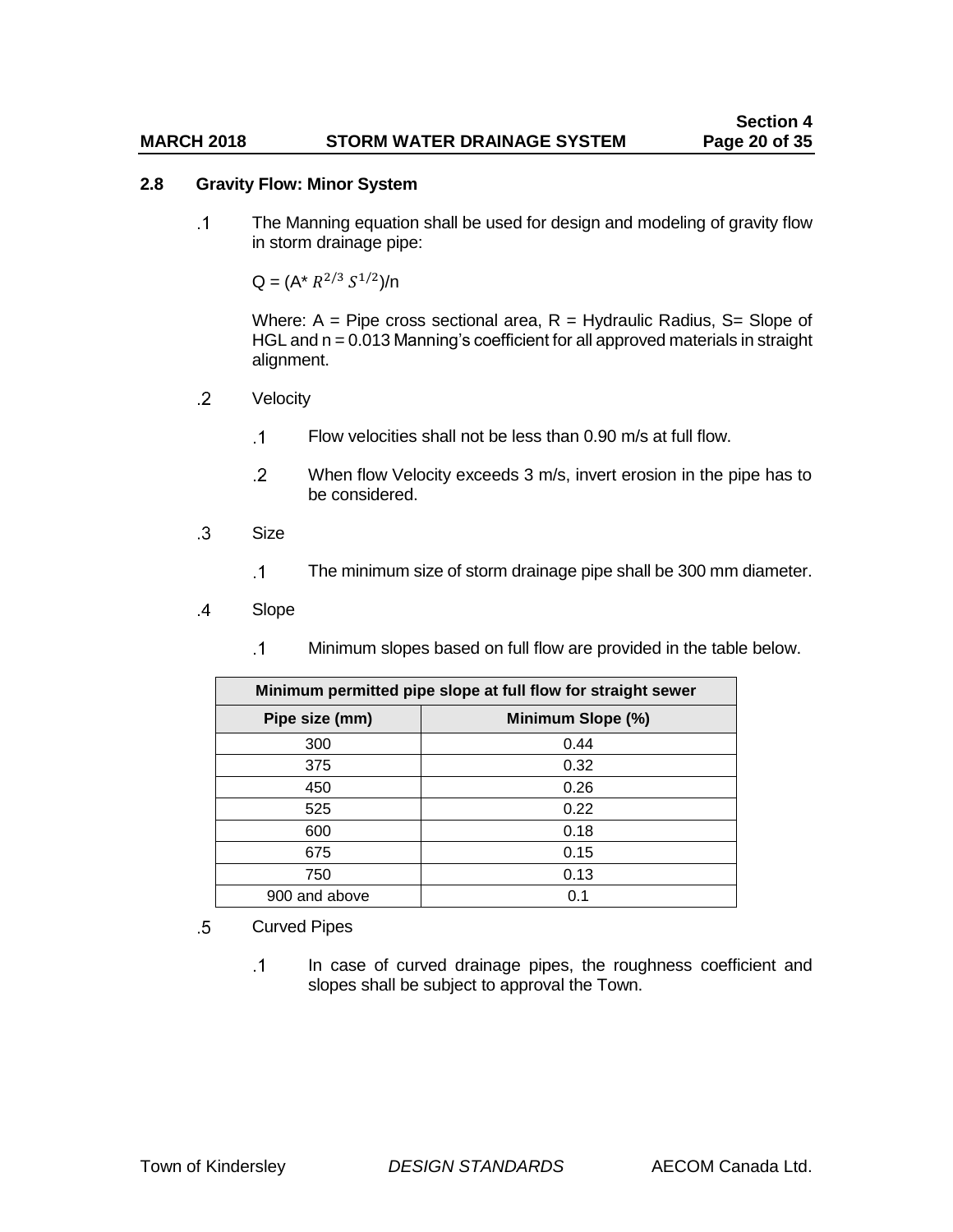### **MARCH 2018 STORM WATER DRAINAGE SYSTEM Page 21 of 35**

| Minimum permitted pipe slope at full flow for Curved sewer |                   |  |  |
|------------------------------------------------------------|-------------------|--|--|
| Pipe size (mm)                                             | Minimum Slope (%) |  |  |
| 300                                                        | 0.50              |  |  |
| 375                                                        | 0.37              |  |  |
| 450                                                        | 0.29              |  |  |
| 525                                                        | 0.24              |  |  |
| 600                                                        | 0.20              |  |  |
| 675                                                        | 0.17              |  |  |
| 750                                                        | 0.12              |  |  |
| 900 and above                                              | 0.10              |  |  |

#### **2.9 Gravity Flow: Major System**

- $\cdot$ 1 On streets the maximum acceptable storm water velocity shall be 0.45 m/s
- $\overline{2}$ In other areas, the overland flow shall comply the below table

| <b>Permissible depths for Submerged Objects</b>      |      |  |  |
|------------------------------------------------------|------|--|--|
| Permissible depth (m)<br><b>Water Velocity (m/s)</b> |      |  |  |
| 0.5                                                  | 0.8  |  |  |
|                                                      | 0.32 |  |  |
|                                                      | 0.21 |  |  |
|                                                      |      |  |  |

#### **3.0 DESIGN OF MINOR SYSTEM COMPONENTS**

#### **3.1 Catch Basins**

- $\cdot$ 1 Drainage Length
	- $\cdot$ 1 The first catch basin shall be located at a maximum distance of 200 m from nearest highest point
	- $\cdot$  2 Catch basins within storm drainage systems shall have a typical spacing of 120 m.
- $\overline{2}$ **Capacity** 
	- $\cdot$ 1 Surface water shall intercept with number of catch basins such that the inlet capacity is sufficient to receive the design flow.
	- $\cdot$  2 Catch basin capacity shall be considered for both sump conditions and on inlet grate type.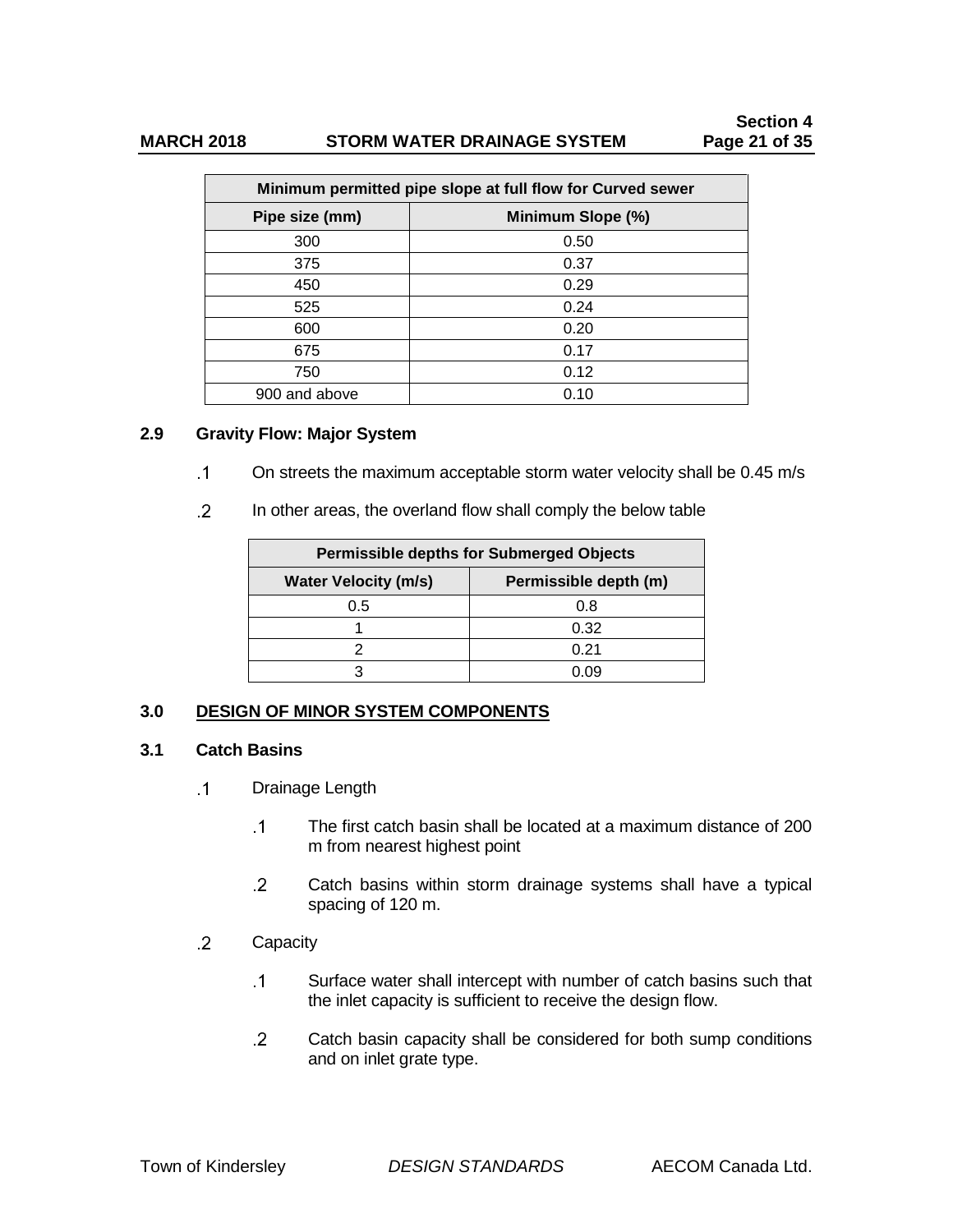### **MARCH 2018 STORM WATER DRAINAGE SYSTEM Page 22 of 35**

- .3 Barrels
	- $\cdot$ 1 All catch basins shall be 600 mm precast SRC section with provision of sump.
- $\overline{A}$ Leads
	- $\overline{.1}$ All catch basins shall discharge in to storm drainage at a manhole.
	- $\cdot$  2 The maximum lead length shall be 30 m.
	- $\cdot$ 3 The minimum lead size shall be 250 mm with minimum slope of 2%.

#### **3.2 Pipes**

 $\cdot$ 1 The sewage collection system shall consist of two types of pipes as shown in below table:

| <b>Pipe Description</b>                                              |                                                               |              |  |  |
|----------------------------------------------------------------------|---------------------------------------------------------------|--------------|--|--|
| <b>Storm Pipe Type</b><br><b>Storm Water Path</b><br><b>Diameter</b> |                                                               |              |  |  |
| Local                                                                | From service connections and catch<br>basin manholes to trunk | Minimum 300  |  |  |
| Trunk                                                                | From neighbourhood to receiving water                         | Minimum 1350 |  |  |

#### $\overline{2}$ **Sizing**

- $\cdot$ 1 Storm water pipes shall be sized to accommodate the design flows for proposed contributing are
- $\overline{2}$ It also shall reasonably be accommodating expected flows from extensions and future development areas described in the sector plan.
- $\cdot$ 3 Depth of Cover
	- $\cdot$ 1 The depth of minor storm water drainage system shall be sufficient to meet the following requirements
		- a) Frontage piping shall be adequate depth to receive connections from adjacent properties
		- b) Minimum depth of cover of 1.85 m to crown of pipe
- $\overline{A}$ **Clearance** 
	- $\cdot$ 1 The minimum vertical clearance from the bottom of one pipe to the top of next lowest pipe shall be 150 mm

**Section 4**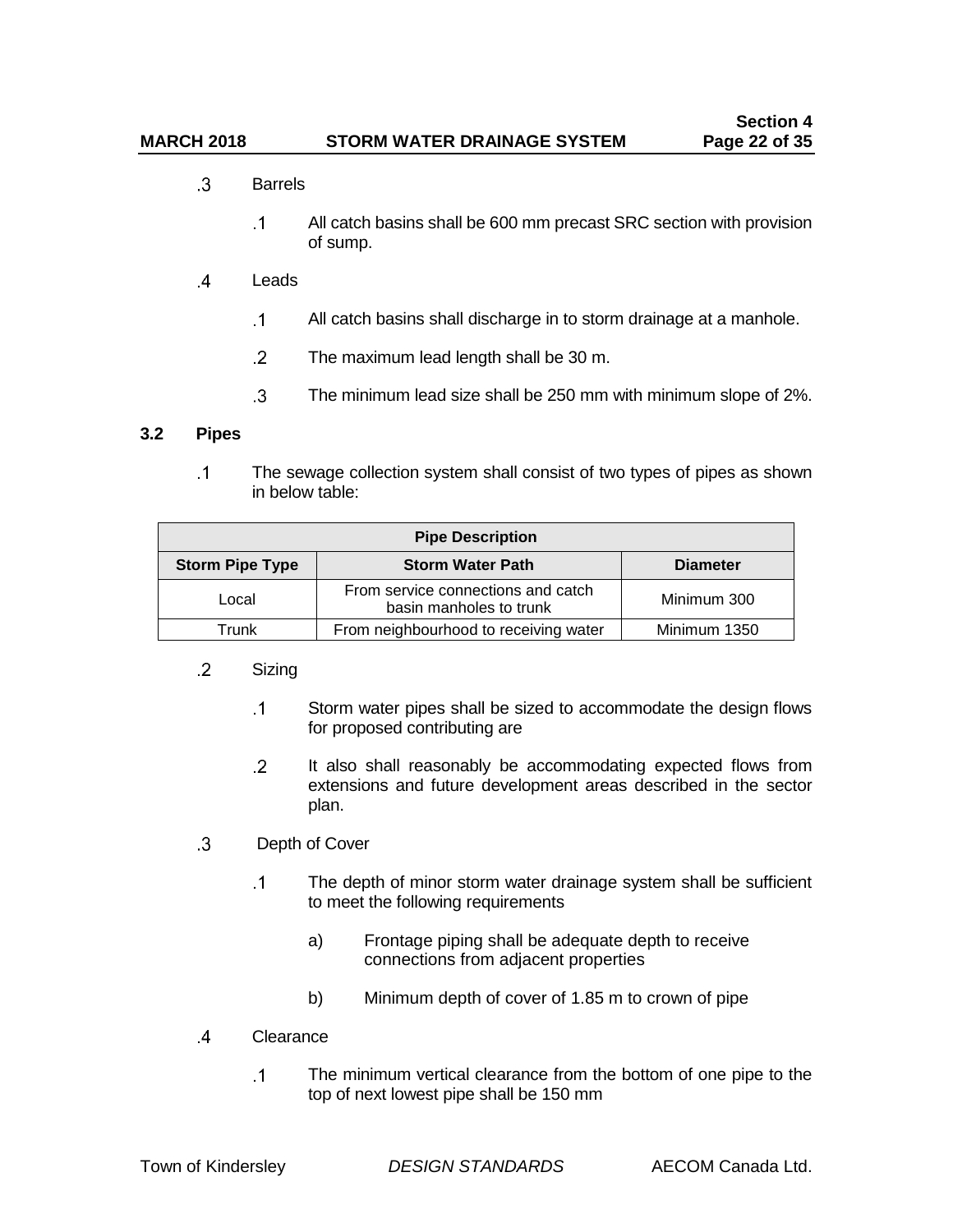#### **Section 4 MARCH 2018 STORM WATER DRAINAGE SYSTEM Page 23 of 35**

- $\cdot$  2 Where pipes are laid on undisturbed soil, the minimum horizontal clearance between the outer walls of adjacent pipe shall be 300 mm.
- $\cdot$  3 If pipes are to be installed in a common trench with other pipes, clearance must be approved by Town.
- $.5\,$ Pipe Strength
	- Pipe strength and wall thickness shall be determined in accordance  $\cdot$ 1 with AWWA standard design manuals for various pipe materials.
	- $\cdot$  2 The strength of pipe shall be sufficient to carry the backfill load and the surcharge loading due to vehicles
	- .3 Minimum backfill weight shall be  $2162$  kg/m<sup>3</sup> unless a detailed geotechnical investigation indicates that a lesser value can be used.
- $6 \,$ Curved Drainage Pipe
	- $\cdot$ 1 Curved drainage pipes can be built with radius pipes or bends.
	- $\overline{2}$ Permissible minimum radius shall depend upon manufacturer's specifications.
	- $\cdot$  3 Curbs shall not be undercut to accommodate curvature.

#### **3.3 Manholes**

- $\cdot$ 1 Manholes shall be located at the upstream end of each line, at changes in size or alignment, at all junctions and at catch basin connections.
- $\overline{2}$ Locked Manholes
	- $\cdot$ 1 Manholes shall be locked when not located on roadway, cross walks or along public pathway or in an area that will be generally accessible to public.
- $\cdot$ 3 Spacing
	- $\cdot$ 1 The maximum spacing between man holes shall be 120 m for maintenance considerations.
	- $\cdot$  2 The maximum spacing for curved pipes shall be 100 m unless otherwise approved by the Town.
	- $\cdot$ 3 In no case shall spacing be greater than 250 m.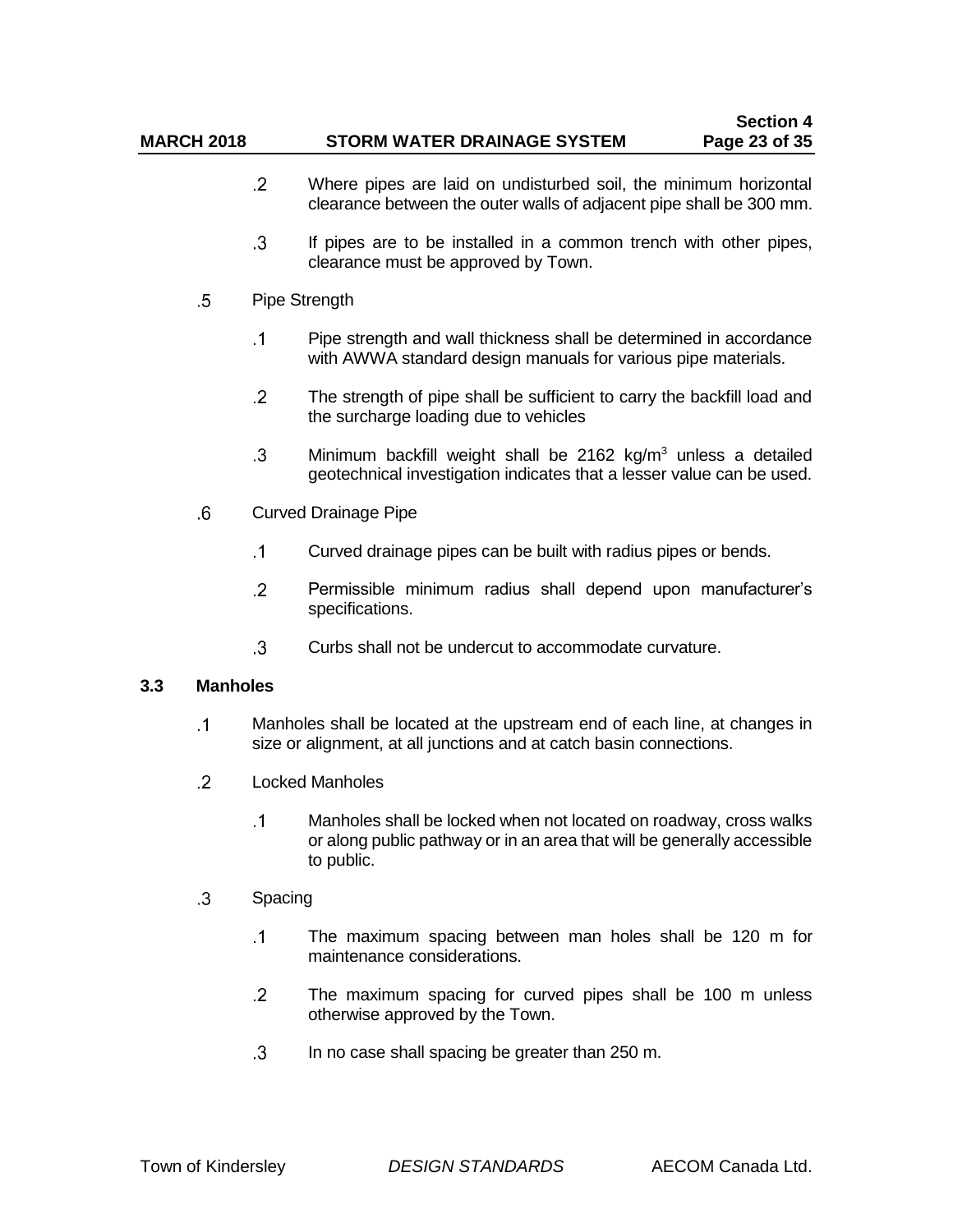- **Diameter**  $\overline{4}$ 
	- $\cdot$ 1 The minimum manhole diameter shall be 1.2 m.
	- $\overline{2}$ For pipes at depths greater than 6 m special manholes are required with safety platform at intermediate levels. Wherein the lowest plate form shall be above incoming flow and maximum spacing of safety plate form is limited to 6 m.

### **END OF SECTION**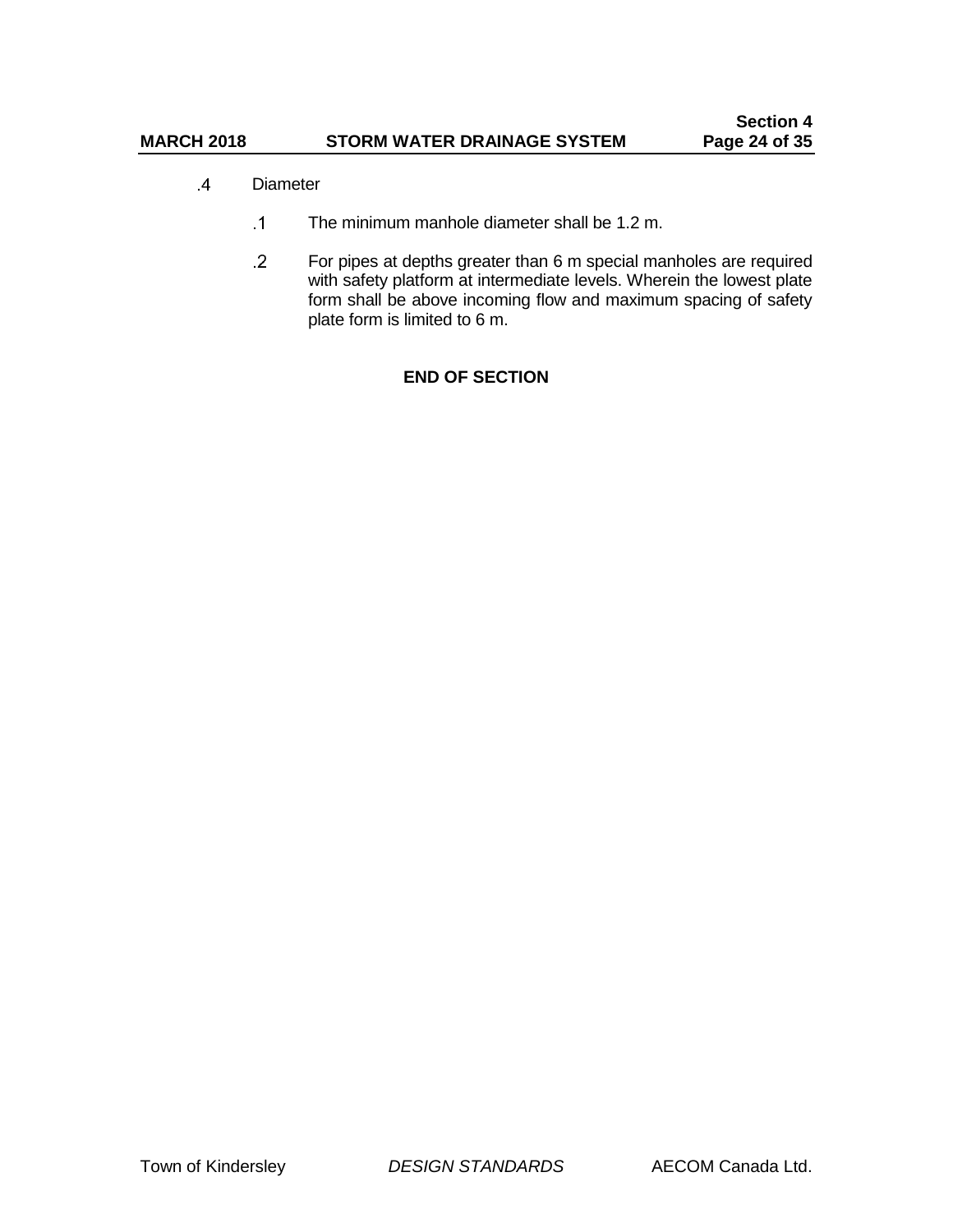#### **1.0 GENERAL**

#### **1.1 Description**

 $\cdot$ 1 This section describes the design requirements for lot servicing and the design of lot drainage.

#### **1.2 Requirements**

- $\cdot$ 1 Water and sanitary sewer service connections shall be provided for every property.
- $\cdot$  2 All services to be installed by the Owner shall be designed in such a manner as to least interfere with the existing services.
- $\cdot$  3 Any cost incurred on account of the installation of services shall be borne by the Owner.

#### **2.0 WATER SERVICE CONNECTIONS**

- $\cdot$ 1 Service pipe from the main property line shall have a minimum depth cover of 2.80 m from finished grade.
- Service connections shall be located 3 m from the front corner of the lot and  $\cdot$  2 300mm outside the front property of the lot.
- $\cdot$ 3 Water Service pipe shall be 25 mm HDPE DR9 polyethylene tubing, with series 200 tracer wire conforming to ASTM D2737 or otherwise as approved.
- $\overline{A}$ Service boxes shall be set vertical with the tops at the sidewalk elevation. At the time of sidewalk construction, the letters "CC" shall be neatly marked into the concrete directly opposite each service box.
- $.5\,$ Curb stop stem shall be stainless steel rod and cotterkey. Sacrificial anodes shall be installed on the curb stop box. The bottom 1.5 meters of the curb stop box wrapped with denso tape.
- 6 The Town must be contacted for assessment for any new service connection prior to installation or reuse of any existing service connection.
- $\overline{7}$ Old connections that are not re-used will have to be cut off at the mains.

#### **3.0 SEWER SERVICE CONNECTIONS**

- $\cdot$ 1 Service pipe at the front property line of each lot shall have a minimum depth of 2.8 m below final lot grade.
- $\overline{2}$ Service pipe shall be of a minimum of 100 mm diameter.
- $\cdot$ 3 Service pipe shall be of PVC or as otherwise approved.

Town of Kindersley *DESIGN STANDARDS* AECOM Canada Ltd.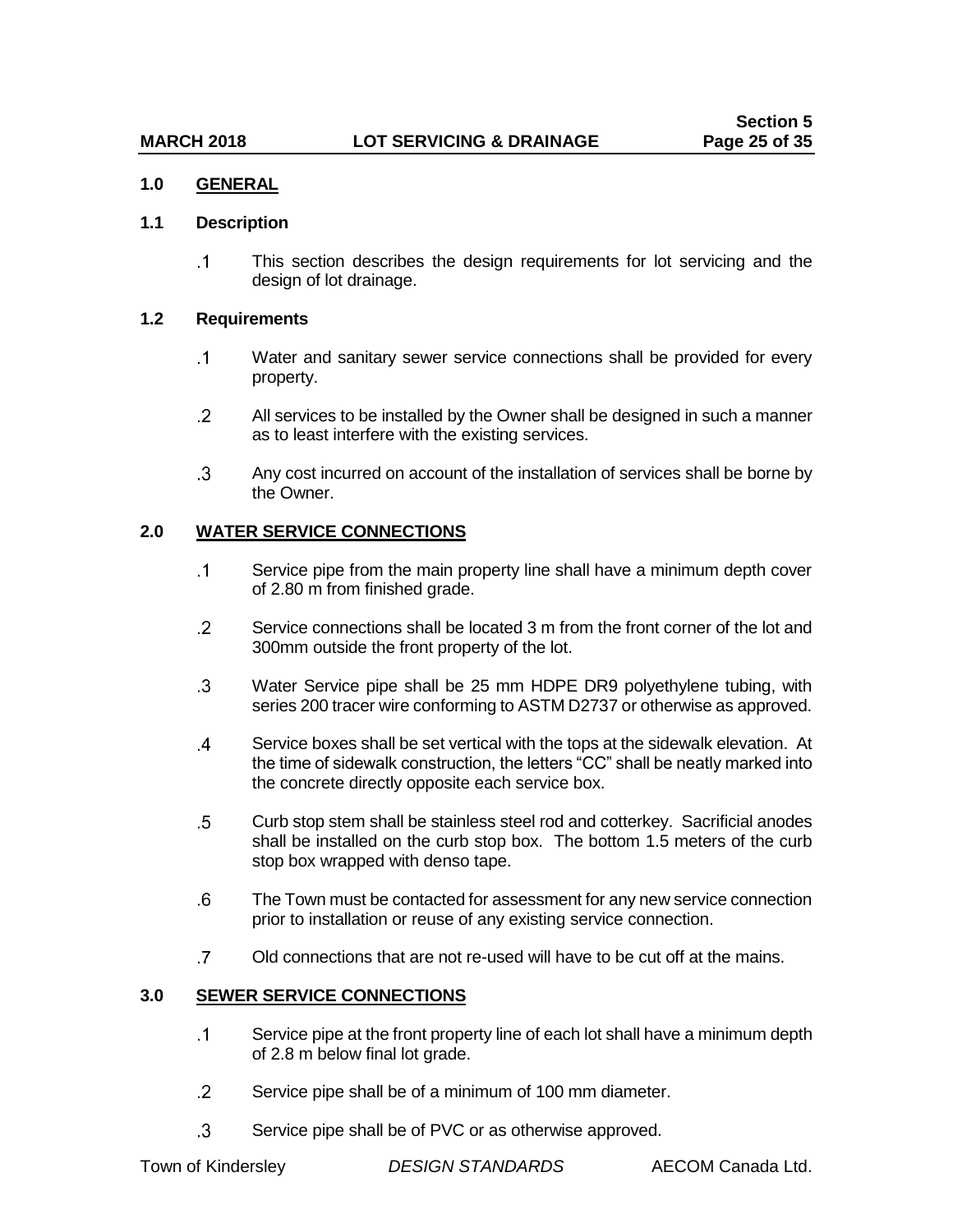## **MARCH 2018 LOT SERVICING & DRAINAGE Page 26 of 35**

- $\mathcal{A}$ Service pipe shall be connected to the sewer main with an approved saddle.
- $.5\,$ The Town must be contacted for assessment for any new service connection prior to installation or reuse of any existing service connection. Old connections that are not re-used will have to be cut off at the mains.

#### **4.0 LOT DRAINAGE**

- Rear lot grades shall be 150 mm above design lane grade, unless approved  $\cdot$ 1 by Town.
- $\overline{2}$ Front finished grade elevations are to be set at 600 mm above the design sidewalk or top of curb elevations.

### **END OF SECTION**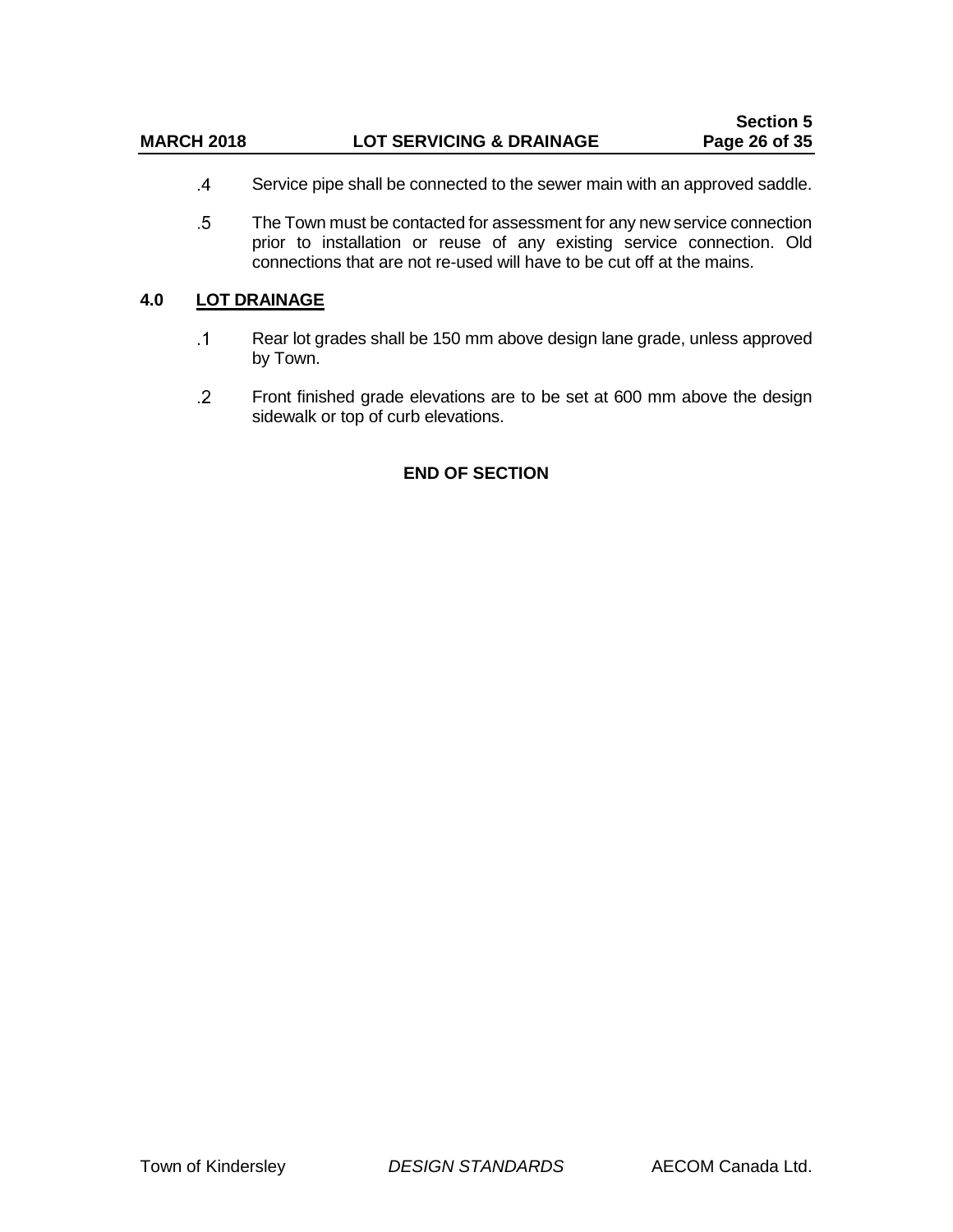#### **1.0 GENERAL**

#### **1.1 Description**

 $\cdot$ 1 This section describes the requirements of roadway design including roadway and lane surfacing, curb, gutter & sidewalks, as well street signage.

#### **1.2 Requirements**

- $\cdot$ 1 The roadway system shall consist of an integrated combination of roadways, lanes and sidewalks.
- $\cdot$  2 All properties shall have back lane access.

#### **2.0 DEFINITIONS**

- $\cdot$ 1 **Local Roadways** are those that provide access to properties. Typical properties include:
	- $\cdot$ 1 Maximum posted speed of 40 km/hr
	- $\cdot$  2 Less than 1,000 vehicles per day
- $\overline{2}$ **Collector Roadways** carry traffic from local roads to arterial, and may also provide land access. Typical properties include:
	- $\cdot$ 1 Maximum posted speed of 50 km/hr
	- $\cdot$  2 Between 1,000 – 15,000 vehicles per day
- $\cdot$ 3 **Arterial Roadways** carry traffic between suburbs, and from collector roads to freeways or expressways. Typical properties include:
	- $\cdot$ 1 Maximum posted speed of 60 km/hr
	- $\overline{2}$ Between 5,000 – 30,000 vehicles per day
- $\overline{A}$ **Industrial Roadways** are roads within industrial zoned areas.
	- $\cdot$ 1 These may be classified as arterials, collectors or local roadways.
- $\overline{5}$ **Right-of-Way (R.O.W)** the portion of land designated for roadways measured between property lines.

#### **3.0 ROADWAY GEOMETRIC DESIGN**

#### **3.1 Layout**

 $\cdot$ 1 Roadway dimensions shall be designed as per the following table: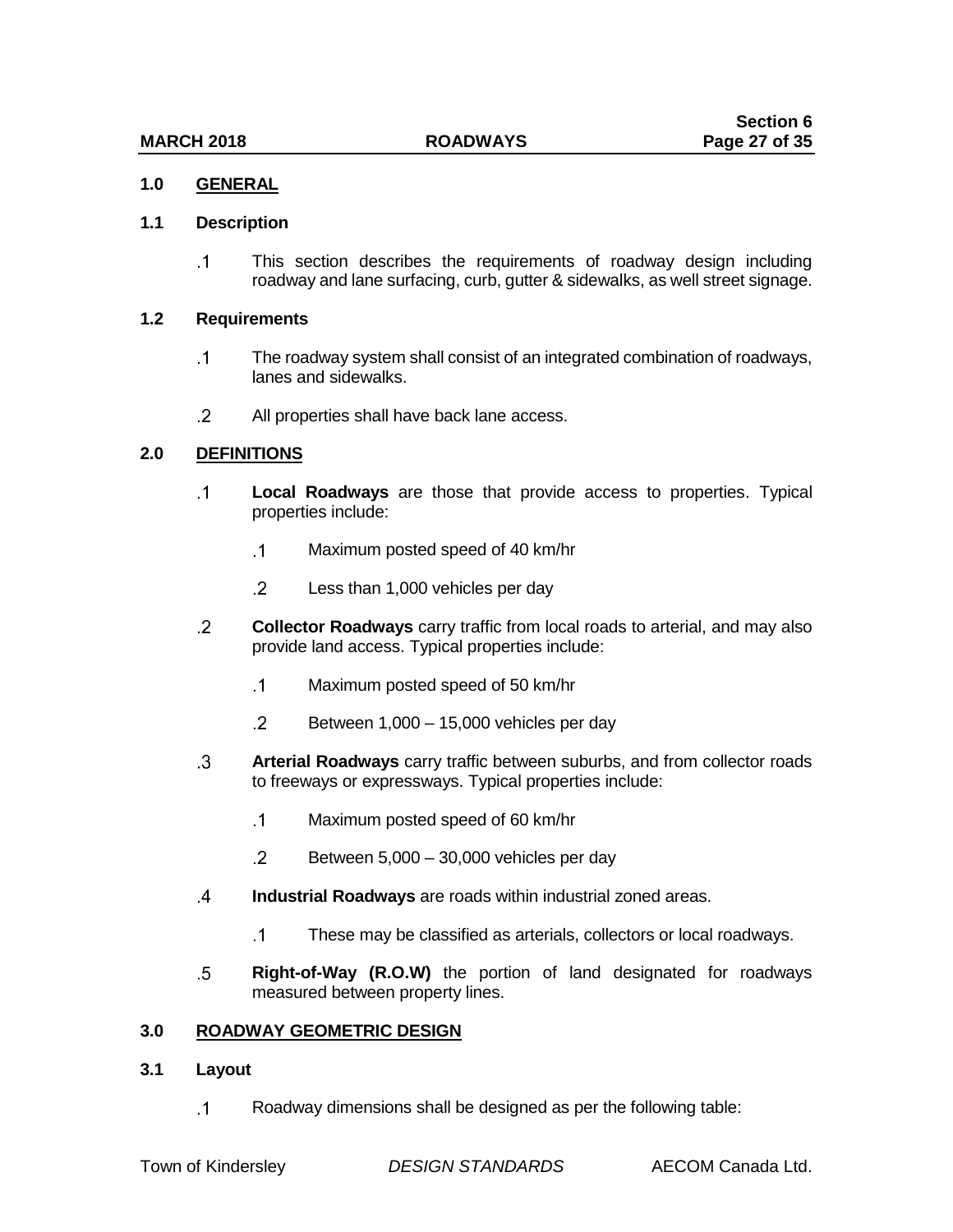#### **Section 6 MARCH 2018 ROADWAYS Page 28 of 35**

| Roadway<br><b>Type</b> | Min / Typical<br>R.O.W.<br>width (m) | <b>Min Driving</b><br>Lanes<br>width (m) | Layout                                                                                                                   |
|------------------------|--------------------------------------|------------------------------------------|--------------------------------------------------------------------------------------------------------------------------|
| Local                  | 16/18                                | 2.7                                      | Urban cross section with rolled curb and gutter.<br>2 lanes undivided with parking on one or both<br>sides               |
| Collector              | 20/22                                | 3.0                                      | Urban cross section with vertical curb and<br>gutter.<br>2 lanes undivided with parking on one or both<br>sides          |
| Arterial               | 30/38                                | 3.0                                      | Urban cross section with vertical curb and<br>gutter.<br>Minimum 2 lanes undivided or divided.                           |
| Industrial             | 20                                   | 3.0                                      | Urban cross section with vertical curb and<br>gutter.<br>Minimum 2 lanes undivided with parking on<br>one or both sides. |
| Lane                   | 6                                    | 6                                        |                                                                                                                          |

#### **3.2 Grade**

- $\cdot$ 1 Paved Roadways:
	- $\cdot$ 1 All roadways shall be crowned with a slope of 3 %.
	- $\overline{2}$ Longitudinal grade minimum 0.5 % and maximum 5 %.
	- $\cdot$ 3 Minimum gutter grades along straight sections and around curves shall be 0.5 %.
- $\overline{2}$ Unpaved Roadways (including lanes)
	- $\cdot$ 1 Minimum longitudinal grade shall be 0.7 %.
	- $\overline{2}$ Lanes shall have a 3% crowned or flat cross-section.
- $\cdot$ 3 Collector, local roadways and lanes are not required to be super elevated.
- Surface drainage to be carried across streets at intersection in concrete  $\overline{A}$ swales.

### **3.3 Curve Radius**

 $\cdot$ 1 Roadways shall be designed with the following curve radii: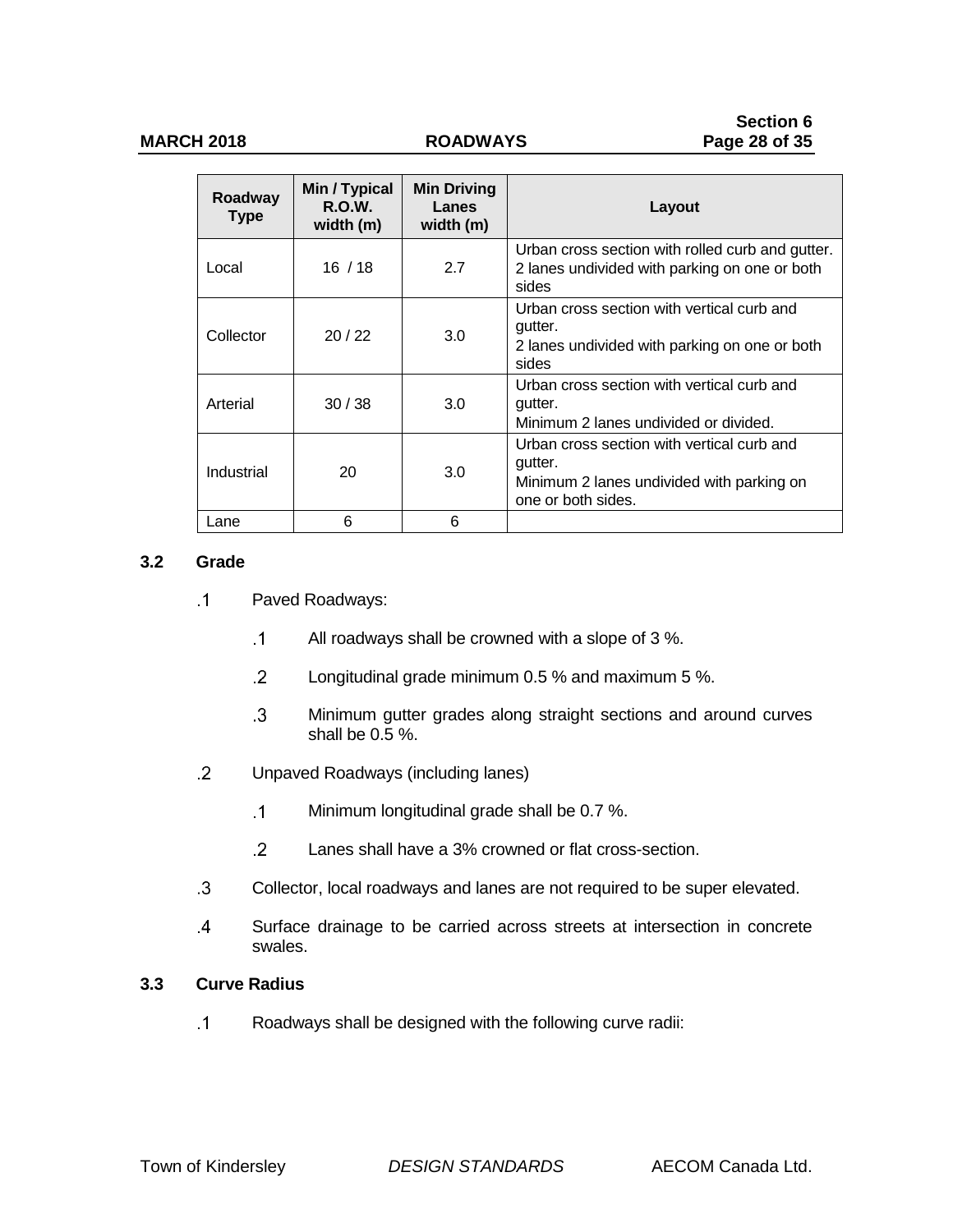|              | <b>Centreline Radius of Curves</b> |                                           |  |  |
|--------------|------------------------------------|-------------------------------------------|--|--|
| Roadway Type | Min(m)                             | Typical (m)                               |  |  |
| Local        | 8 (Intersections)                  | 8<br>12 for cul-de-sacs and<br>crescents  |  |  |
| Collector    | 400<br>Conform to TAC standards    | $400 - 5,000$<br>Conform to TAC standards |  |  |
| Arterial     | 400                                | $400 - 5,000$                             |  |  |
| Industrial   | 12.5                               | 15                                        |  |  |

#### **3.4 Connections**

 $\cdot$ 1 Roadways within a proposed development shall reflect the normal progression of connectivity, as per the below chart:

| Roadway          |       | Min              |                                                          |       |
|------------------|-------|------------------|----------------------------------------------------------|-------|
| <b>Type</b>      | Local | <b>Collector</b> | <b>Intersection</b><br><b>Arterial</b><br><b>Spacing</b> |       |
| Local            | Yes   | Yes              | <b>No</b>                                                | 60 m  |
| <b>Collector</b> | Yes   | Yes              | Yes                                                      | 60 m  |
| <b>Arterial</b>  | No    | Yes              | Yes                                                      | 450 m |

#### **4.0 ROADWAY STRUCTURE**

#### **4.1 Sub-Grade**

 $.1$ Top 150 mm (minimum) of sub-grade to be compacted to 98% of standard proctor density

#### **4.2 Sub-Base**

 $\cdot$ 1 A minimum of 300 mm thick of a good quality, well-graded pit-run gravel with a minimum CBR of 25 compacted to a minimum of 98% of the Standard Proctor Density.

#### **4.3 Base**

- $\cdot$ 1 Local Streets: Minimum 150 mm of crushed gravel base course with a minimum CBR of 65 compacted to a minimum of 100% Standard Proctor Density.
- Collector and Arterial Streets: Minimum 200 mm of crushed gravel base  $\cdot$  2 course with a minimum CBR of 65 compacted to a minimum of 100% Standard Proctor Density.

#### **4.4 Asphalt Surfacing**

 $\cdot$ 1 All streets are to be paved with an asphaltic concrete surface course.

Town of Kindersley *DESIGN STANDARDS* AECOM Canada Ltd.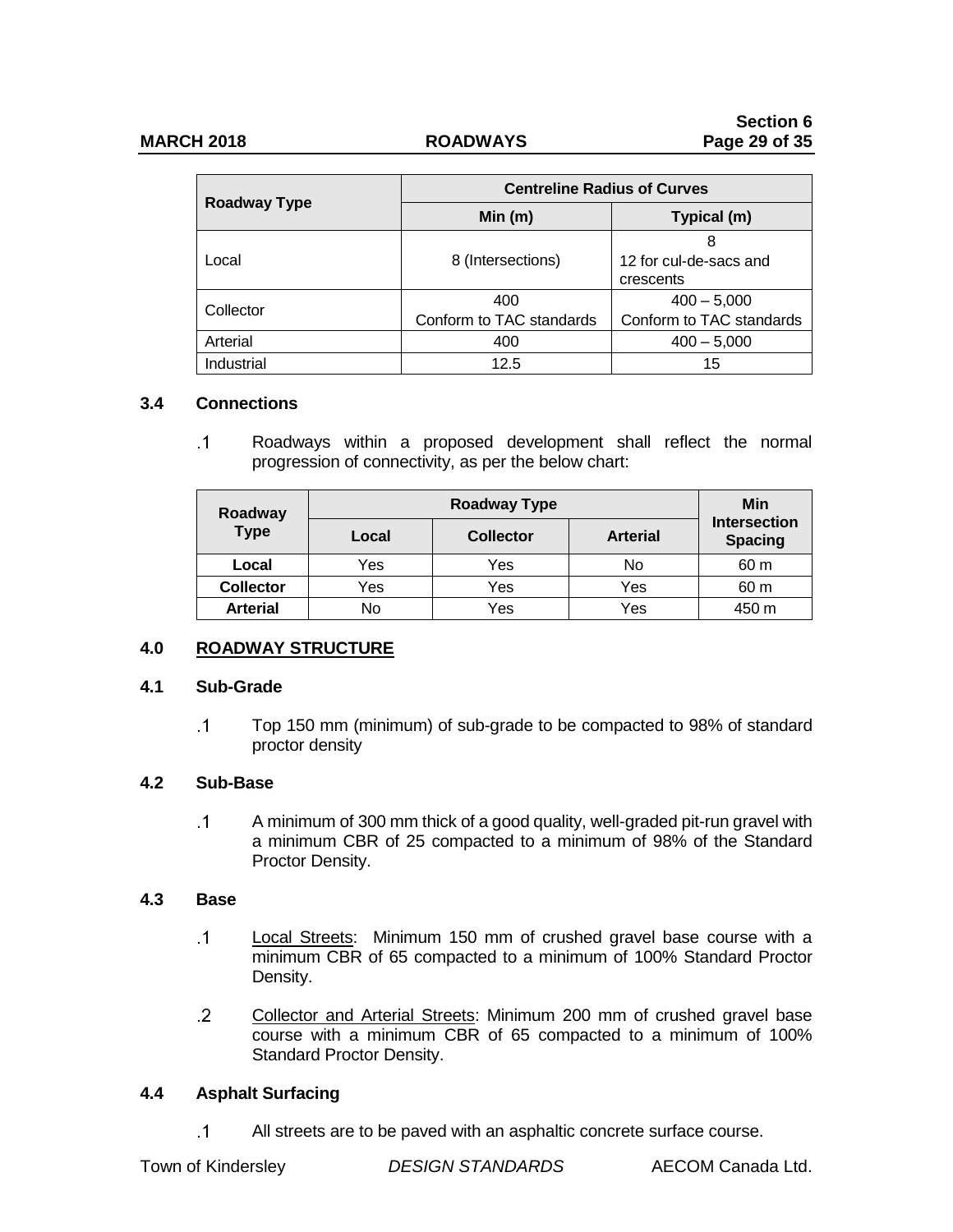| <b>MARCH 2018</b><br><b>ROADWAYS</b> |  | <b>Section 6</b> |
|--------------------------------------|--|------------------|
|                                      |  | Page 30 of 35    |

- $\cdot$  2 Prime approved base surface with approved priming materials, prior to placing hot asphalt.
- $\cdot$  3 All streets are to have a fog coat on the surface.
- $\overline{A}$ Hot mix asphalt minimum thickness:
	- $\cdot$ 1 Local Streets: 50 mm
	- $\cdot$  2 Collector and Arterial Streets: 100 mm
- $\overline{5}$ Density of finished pavement to be minimum 97% of Marshall Density.

#### **4.5 Back Alley / Lanes**

- $\cdot$ 1 All back alley / lanes shall be comprised of the following:
	- $\cdot$ 1 Minimum 150 mm compacted sub-grade.
	- $\overline{2}$ Minimum 200 mm of crushed gravel base course with a minimum CBR of 65 compacted to a minimum of 100% Standard Proctor Density.

#### **5.0 CURBS, GUTTERS, SIDEWALKS AND BOULEVARDS**

#### **5.1 Geometry and Location**

- $\cdot$ 1 Curbs, gutters and sidewalks shall be constructed on both sides of all streets.
- $\overline{2}$ Minimum sidewalk width for monolithic walks is 1.2 m.
- $\cdot$  3 The slopes across boulevards (between sidewalks and curbs) and buffer strips shall be 3.00%.

#### **5.2 Structure**

 $\cdot$ 1 All curbs, gutters, and sidewalks shall be constructed of poured-in-place concrete in accordance with Standard Drawing 2011-02..

#### **6.0 TOPSOIL & SEEDING**

 $\cdot$ 1 Areas disturbed by construction including parks, reserves, boulevards and buffer strips shall receive topsoil and seeding.

#### **7.0 STREET NAME SIGNS AND TRAFFIC SIGNS**

- $\cdot$ 1 The Owner is responsible for the installation of reflectorized street name signs and traffic signs.
- $\cdot$  2 Type and colour to be as approved by the Town.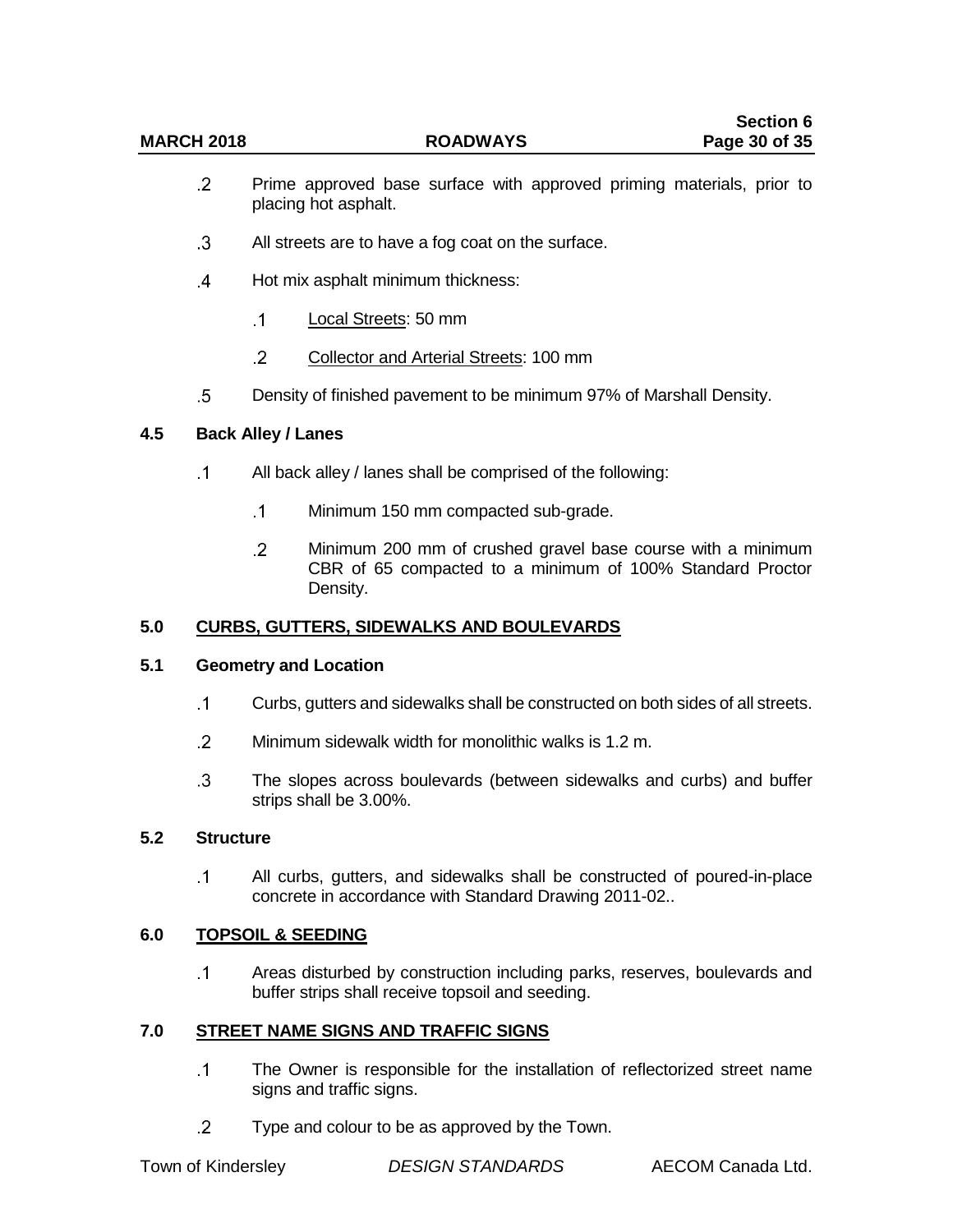$\cdot$ 3 Signs shall be mounted on 2 inch diameter steel posts.

#### **END OF SECTION**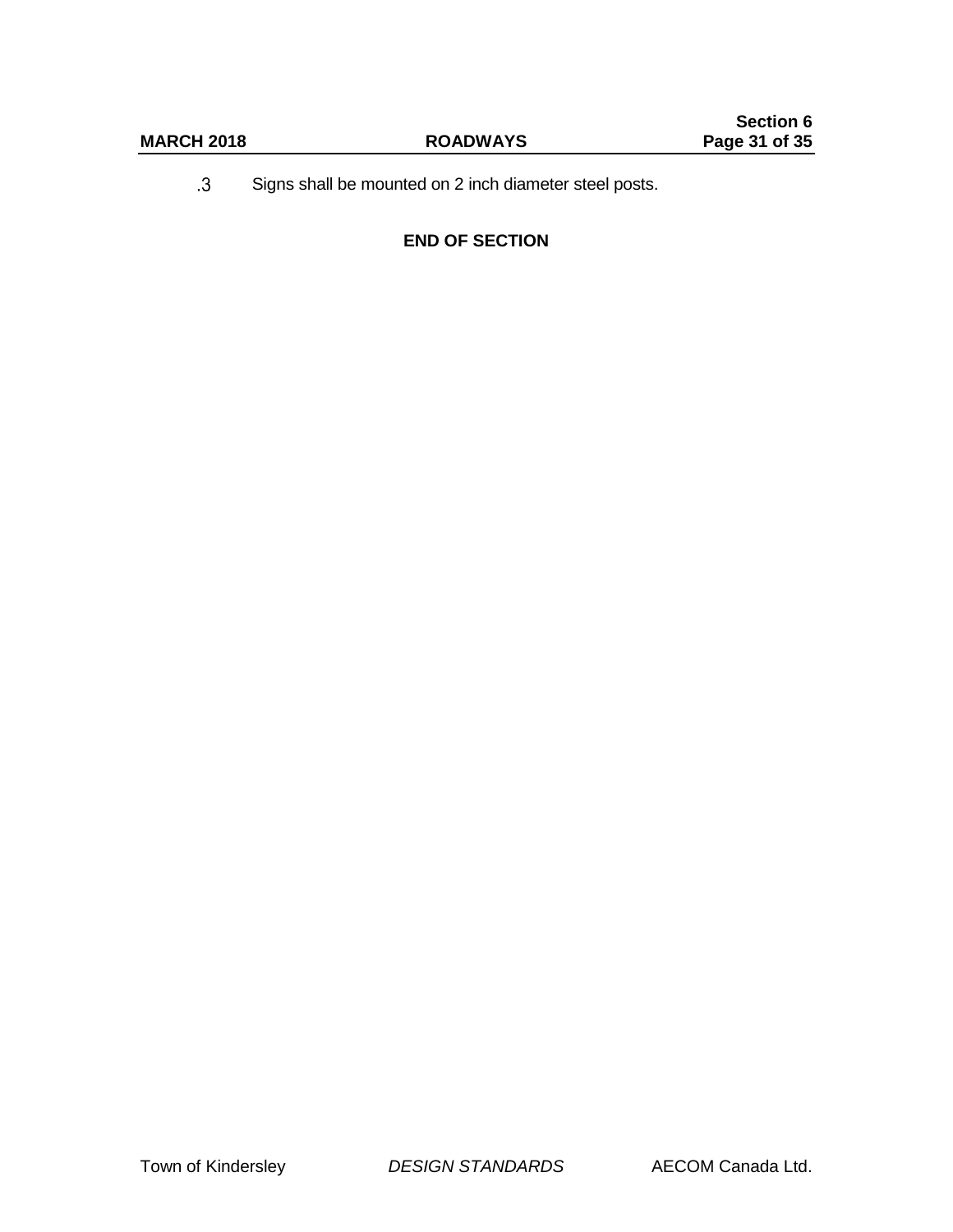#### **MARCH 2018 STANDARD DRAWINGS**



Town of Kindersley **DESIGN STANDARDS** AECOM Canada Ltd.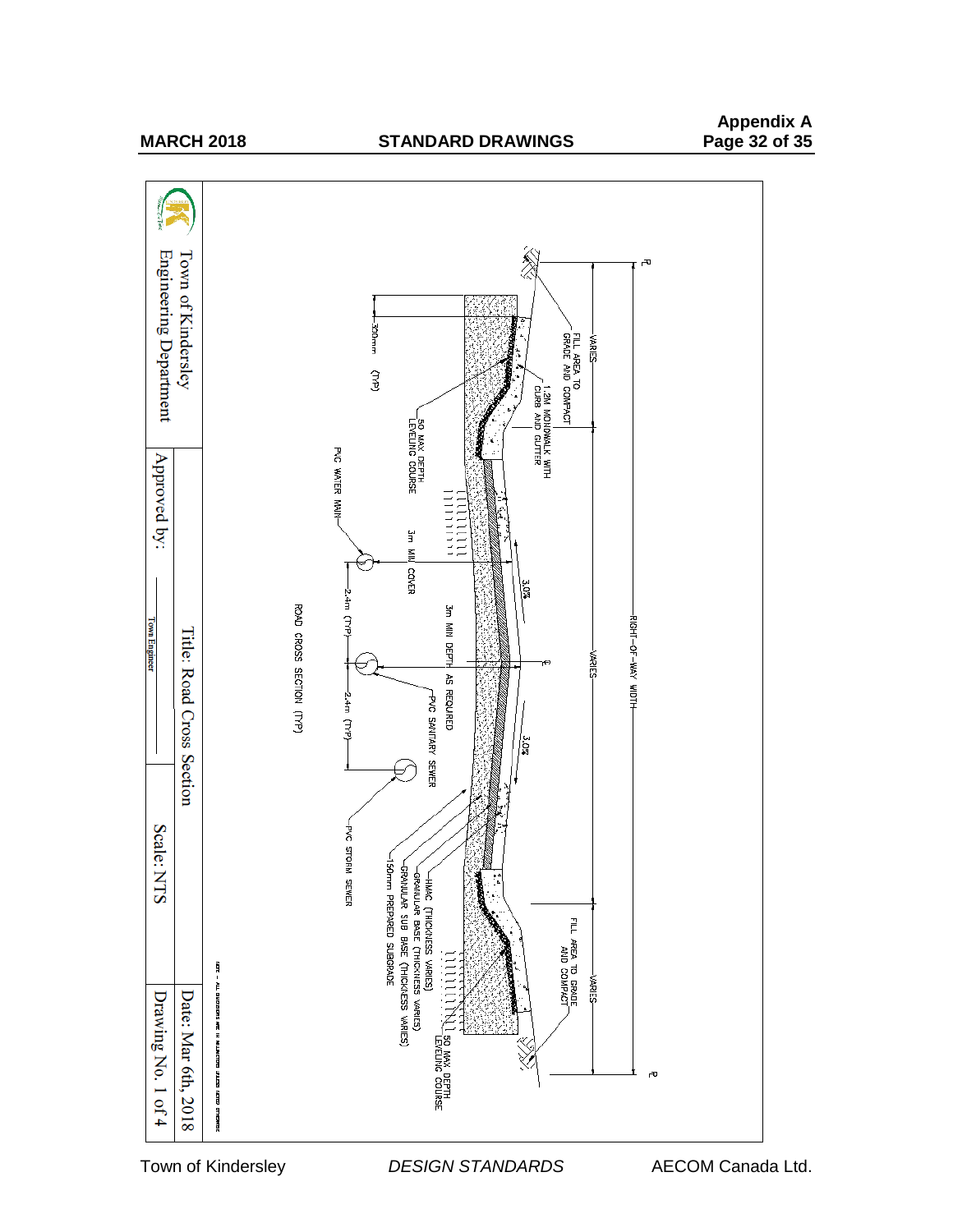# **Appendix A**

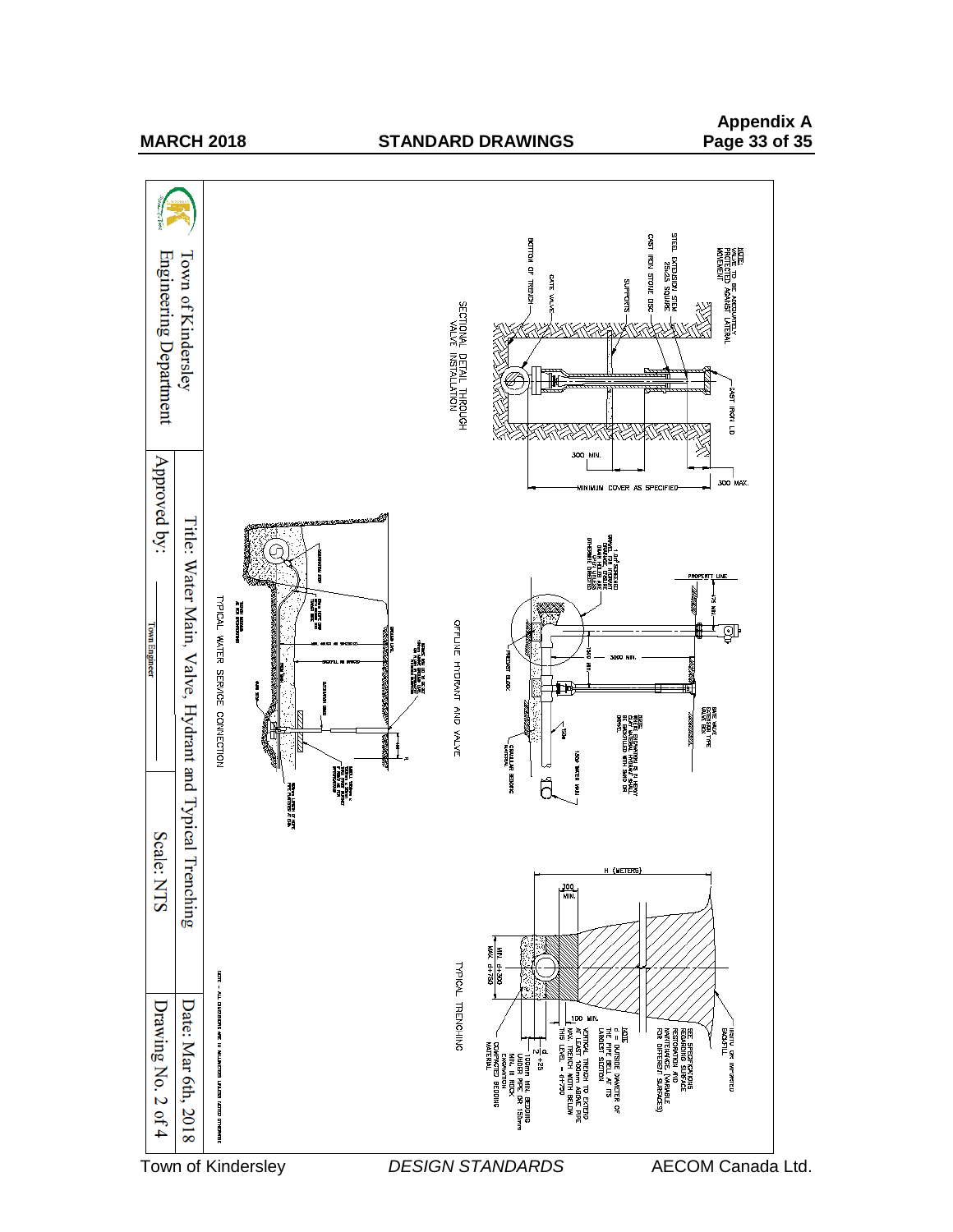